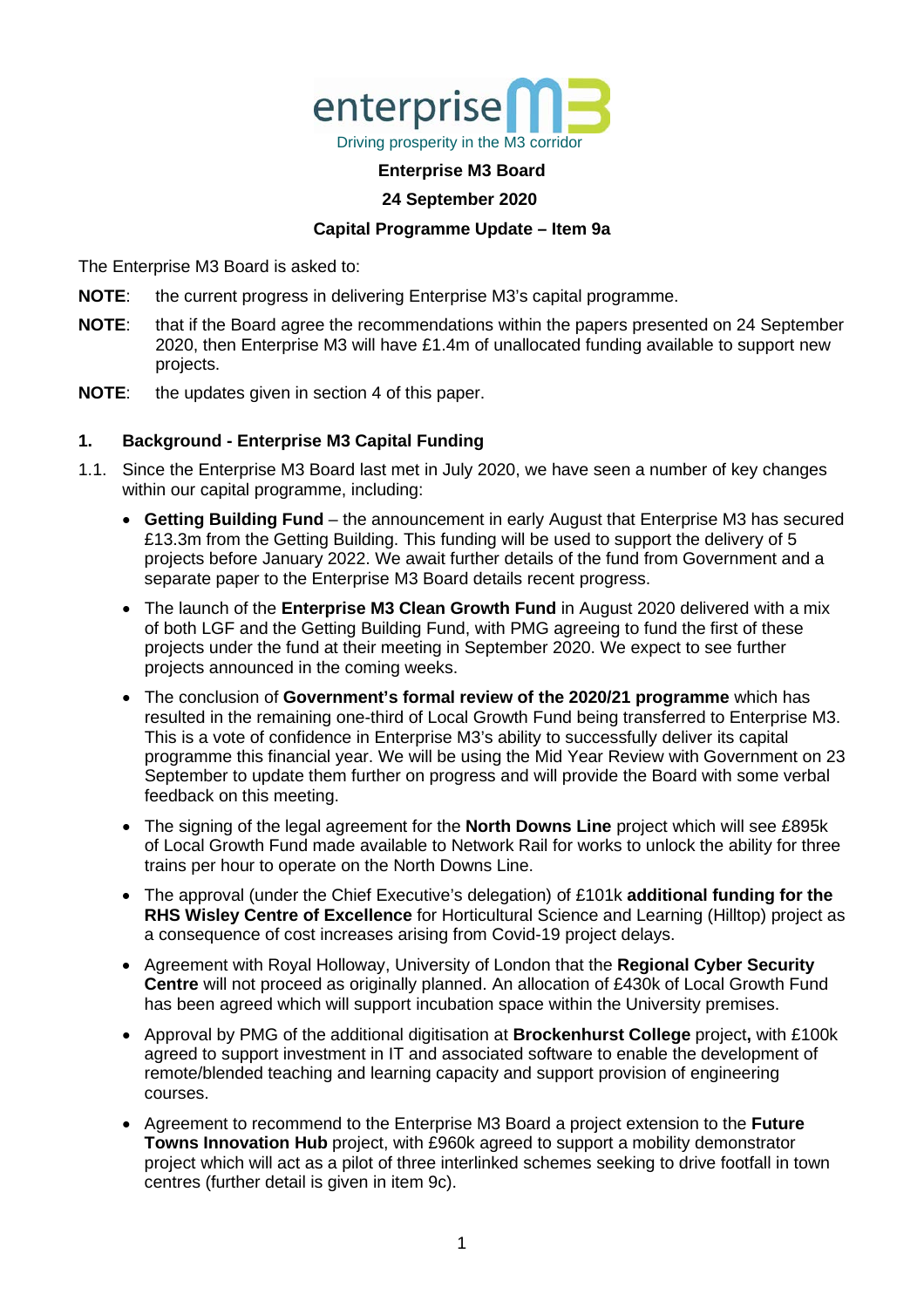# **2. Capital Programme 2020/21 – status update**

- 2.1. Government confirmed earlier this year that the expectation is that LEPs should spend all their remaining Local Growth Fund (LGF) by the 31 March 2021. Government asks that all LEPs share details of their capital programme in Delivery Plans, which are published on websites. Government has very recently relaxed the requirement for LEPs to publish Delivery Plans by the end of August (extending the deadline to the end of December) but we have decided to push ahead with the publication of the Enterprise M3 plan as it serves as a useful management tool for the team, PMG and Board to monitor progress against planned activity. The Delivery Plan can be viewed at [https://www.enterprisem3.org.uk/sites/default/files/2020-](https://www.enterprisem3.org.uk/sites/default/files/2020-09/Delivery%20plan%20final%20.pdf) [09/Delivery%20plan%20final%20.pdf.](https://www.enterprisem3.org.uk/sites/default/files/2020-09/Delivery%20plan%20final%20.pdf) Ahead of publication, the Enterprise M3 team has reviewed the targets that had been set prior to lockdown. The advice of the team is that whilst we should maintain our capital expenditure target (that we will spend all of our Local Growth Fund by 31 March 2021), we should review our outputs targets in light of current events and information coming from our projects at the end of Q1. We have therefore revised our targets as follows:
	- Capital expenditure of £47m
	- 950 jobs created/safeguarded (revised from an earlier target of 2500)
	- 700 new homes completed (revised from an earlier target of 1200)
	- 7,500sqm of new employment floorspace (revised from an earlier target of 14,000 sqm)
	- Support 400 apprenticeships (as previously set)
	- Create/refurbish 2,500sqm of learning floorspace (as previously set)
- 2.2. These measures form our key performance indicators with Government and will be the baseline against which we will report our progress across 2020/21 and the basis of our Annual Performance Review. In the final year of the LGF programme and with the long term funding landscape uncertain, it is important that Enterprise M3 can continue to demonstrate its ability to deliver a capital programme which unlocks economic growth.
- 2.3. We will continue to report to PMG and Board on the following detail in order to provide a regular update on the progress against our targets in the Delivery Plan:

| <b>Key Performance Indicator</b>                                                             | <b>Current</b><br>forecast | <b>Actual (as</b><br>at 3 Sept<br>2020) | <b>Change since</b><br>last report<br>(16 July 2020) |
|----------------------------------------------------------------------------------------------|----------------------------|-----------------------------------------|------------------------------------------------------|
| <b>Expenditure</b>                                                                           |                            |                                         |                                                      |
| Expenditure of £47m of LGF in 2020/21                                                        | $£25m-E53m*$               | £3.34m                                  | $+£2.72m$                                            |
| Total LGF expenditure across<br>programme of £219m (100% of the<br>total allocation to date) | £219m                      | £173.5m                                 | $+f2.72m$                                            |
| Income from loan repayments -<br>£2.79m in 2020/21                                           | £2.79m                     | £1.37m                                  | $+£0.53$                                             |
| <b>Outputs</b>                                                                               |                            |                                         |                                                      |
| 700 new homes completed                                                                      | 700                        | 228                                     | $+228$                                               |
| 950 jobs created/safeguarded                                                                 | 950                        | 9                                       | $+9$                                                 |
| 7,500 sqm commercial floorspace<br>completed                                                 | 7,500                      |                                         |                                                      |
| 2,500sqm learning floorspace<br>completed/refurbished                                        | 2,500                      |                                         |                                                      |
| 400 apprenticeships supported                                                                | 400                        | 8                                       | +8                                                   |

# **Table 1: Key Performance Indicators – September 2020**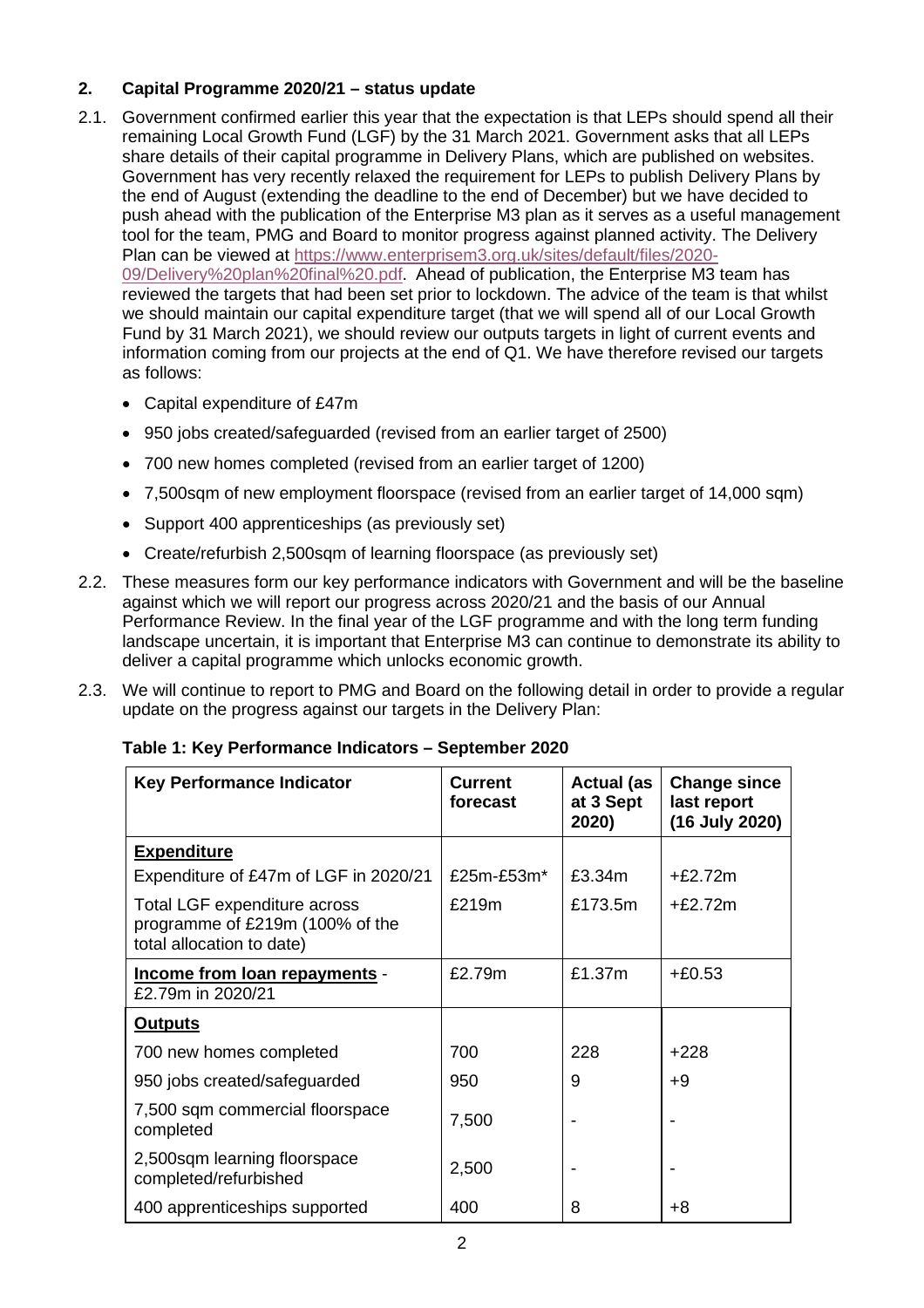*\*Range based upon latest confidence levels of expenditure in 2020/21* 

- 2.4. Progress to date is broadly as would be expected at this point in the year (this time last year, expenditure was £1.18m in September) and we expect to see a number of substantial funding claims come in for payment at the end of Q2. A number of Q1 claims were impacted by the national lockdown and works on a number of sites have re-started in recent months and we should see this reflected in claims in the coming weeks. The team have reviewed the outputs position in recent weeks and are confident that the revised delivery plan numbers will be achieved by the end of 2020/21 and work is underway to ensure that these figures can be achieved.
- 2.5. The latest forecasts for expenditure across 2020/21 range between £25m and £53m, with a high degree of confidence that £25m will be achieved, a reasonable level of confidence that a further £16m will be achieved and a low level of confidence that an additional £12m will be achieved. The range of these confidence figures remains relatively wide and we expect us to be able to refine this figure in the coming weeks, following Q2 monitoring information and claims from our projects. We are seeing the high confidence figure increase (up £5m since the last Board meeting in July 2020), reflecting the fact that a number of projects have started back on site in recent weeks and have been conservative on our forecasting at this stage, given the complexities of the ongoing situation with Covid-19.
- 2.6. With expenditure of £47m in 2020/21, Enterprise M3 will be in a position that all funds made available by Government to date will have been spent in full. Our current forecasts and information from projects suggest that this target is achievable. We will continue to monitor this closely as the latest monitoring reports are returned from projects.
- 2.7. 10 projects have already signalled to us that they will unlikely be able to drawdown their full LGF allocation in 2020/21 and we are currently forecasting that there will be around £21.3m of expenditure in 2021/22. At this current level, this can be accommodated within our capital programme as it would be possible to use loan repayments to support expenditure beyond March 2021 and still meet Government's expectation that Local Growth Fund is used by this date. However, this will need some very careful management around a number of high-risk projects although recent action to review 'high risk' projects has seen this forecast expenditure figure in 2021/22 reduce by around £2m in recent weeks.

# **3. Available funding and opportunities to support new projects**

- 3.1. Enterprise M3 has £71.6m available to support its capital programme in 2020/21, this money comes from a number of sources, including this year's LGF allocation from Government, loan repayments and a small carry forward of LGF from previous financial years. As in previous years, our aim is to make this money available to support projects across the Enterprise M3 area as swiftly as possible and we will look to deploy as much of this funding as possible over the course of the financial year, with a target expenditure level of £47m.
- 3.2. We continue to work closely with our projects, particularly on the impact of Covid-19. In recent weeks, under her delegation the Chief Executive has approved an additional £101k for RHS Wisley Centre of Excellence for Horticultural Science and Learning (Hilltop) project. This funding which will help to ensure the completion of this facility and cover some of the additional costs (RHS Wisley have provided 55% match funding towards these costs) that have been incurred as a result of Covid-19, has been included in the figures presented in table 2 below. The figures below also reflect the decisions taken by PMG in respect of Brockenhurst College and the Clean Growth Programme.
- 3.3. Over the last 18 months, the Enterprise M3 team focused resources on ensuring that we progressed projects to the point of contract. This approach meant that we were able to report to Government in December 2019 that we had contractually committed our full £219m Local Growth Fund and we have continued to take forward additional projects using recycled funding from both the Growing Enterprise Fund and Local Growth Fund. This work has meant that the levels of our unallocated funding are relatively low and currently stand at £2.4m. Table 2 below sets out our current position in terms of contractual commitments.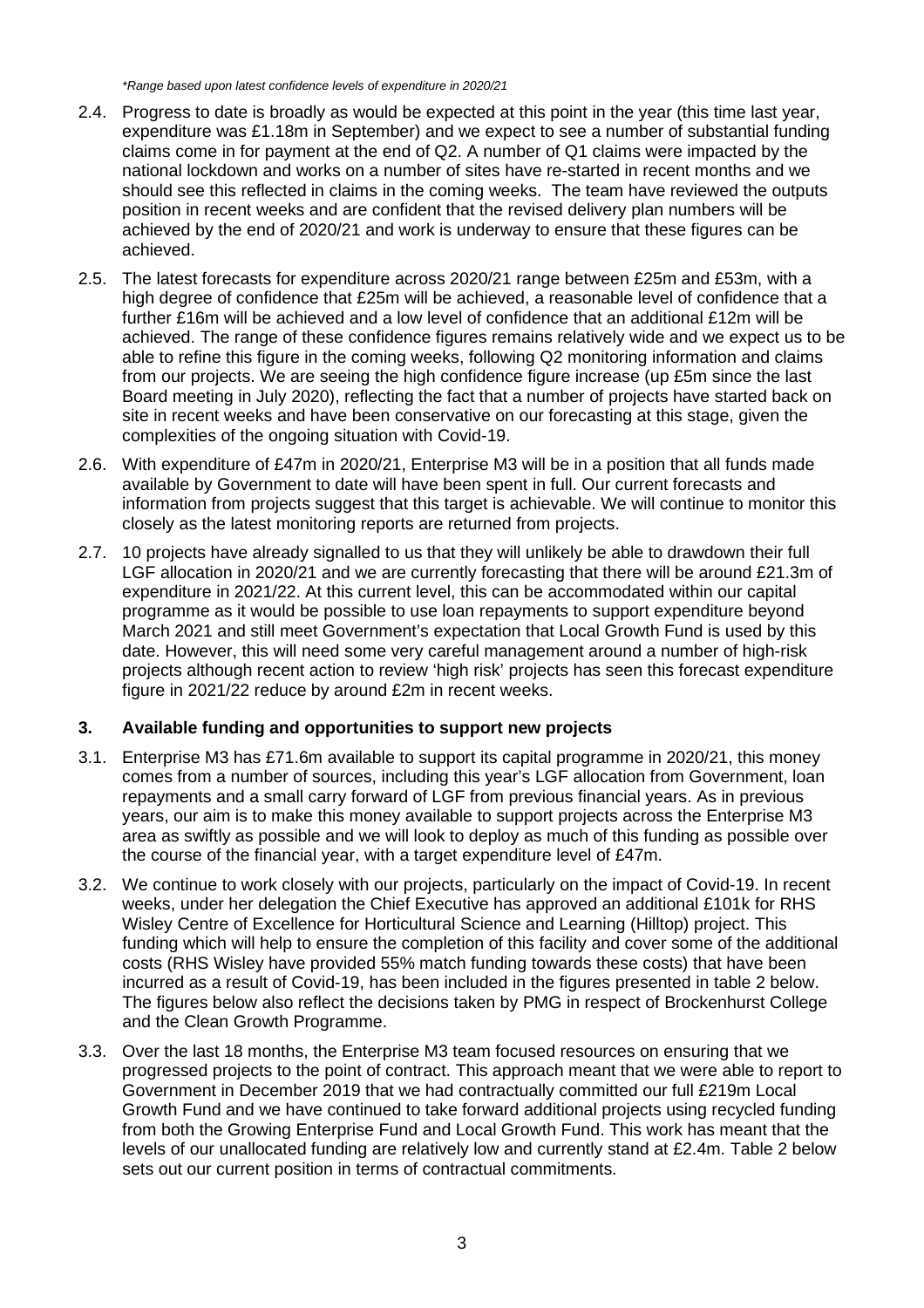#### **Table 2: 2020/21 funding position (as at 16 September 2020)**

|                                                                | Amount (£m) |
|----------------------------------------------------------------|-------------|
| Available funding                                              | 71.6        |
| Contractual commitments                                        | 58.6        |
| Approved projects still subject to contract 10.6               |             |
| Total unallocated funding available to<br>support new activity | 2.4         |

3.4. The Board is being asked to consider one project at this meeting for funding from our capital programme (excluding the Getting Building Fund which is managed separately). As the above table demonstrates, these recommendations can be accommodated within our available funding although will leave limited unallocated funding. Should the recommendations of the papers be agreed by Board in September 2020, this will impact the figures in table 2 in the following way:

#### **Table 3: 2020/21 funding position if recommendations are approved by Board in September 2020**

|                                                   | Amount (£m) |
|---------------------------------------------------|-------------|
| Approved projects still subject to contract £11.6 |             |
| Total unallocated funding available to $£1.4$     |             |
| support new projects                              |             |

3.5. Our experience of managing this programme since 2015 suggests that the position will change and the team will be closely reviewing this so that additional pipeline projects can be brought forward should other projects slip or not require all of the allocated funding. We continue to identify and develop up pipeline projects which have potential to start on site swiftly. PMG have agreed to an additional meeting in mid-October so that a number of projects can be considered for funding (both LGF and Getting Building Funding) so that momentum on our capital programme can be maintained.

# **4. Programme Updates**

- 4.1 Following the recent review of 'at risk' projects, there have been a number of changes to the programme which are worth highlighting to the Enterprise M3 Board. Firstly, reflecting the fact that delivery ahead of 31 March 2021 deadline was challenging, we have reached agreement with Royal Holloway, University of London that the Regional Cyber Security Centre project will no longer proceed at this time. We have worked closely with Royal Holloway and have agreed that an allocation of £430,000 of Local Growth Fund can be utilised to support the creation of incubation space at the University. It is expected that this smaller intervention will support at least 20 businesses on site, create 40 new jobs over 2 years and bring about a growth of R&D activity, with at least 10 new collaborative grants applied for with academic and resident SME partners.
- 4.2 At their meetings in July, PMG and Board expressed concern about the length of time that it was taking to conclude the legal agreements for the North Downs Line project. With the prospect of funding being removed from the project, legal agreements were concluded in August 2020 and the project will now proceed and will help to secure the delivery of an additional train per hour running on the North Downs Line.
- 4.3 In August 2020, Enterprise M3 launched the Clean Growth Pilot Programme which is being funded with a mixture of Getting Building Fund and Local Growth Fund. This had been intended as a £200k fund to pilot future approaches and aims to invest in renewable energy generation on public buildings and innovative decarbonisation of transport and buildings. PMG at their meeting reviewed progress to date with the fund and agreed in response to the high quality Expressions of Interest that we have received, the principle that the maximum funding available to this fund could be increased to £449k. This would allow EM3 to fund all the projects proposed under the fund, subject to match funding requirements being met. The detail of this is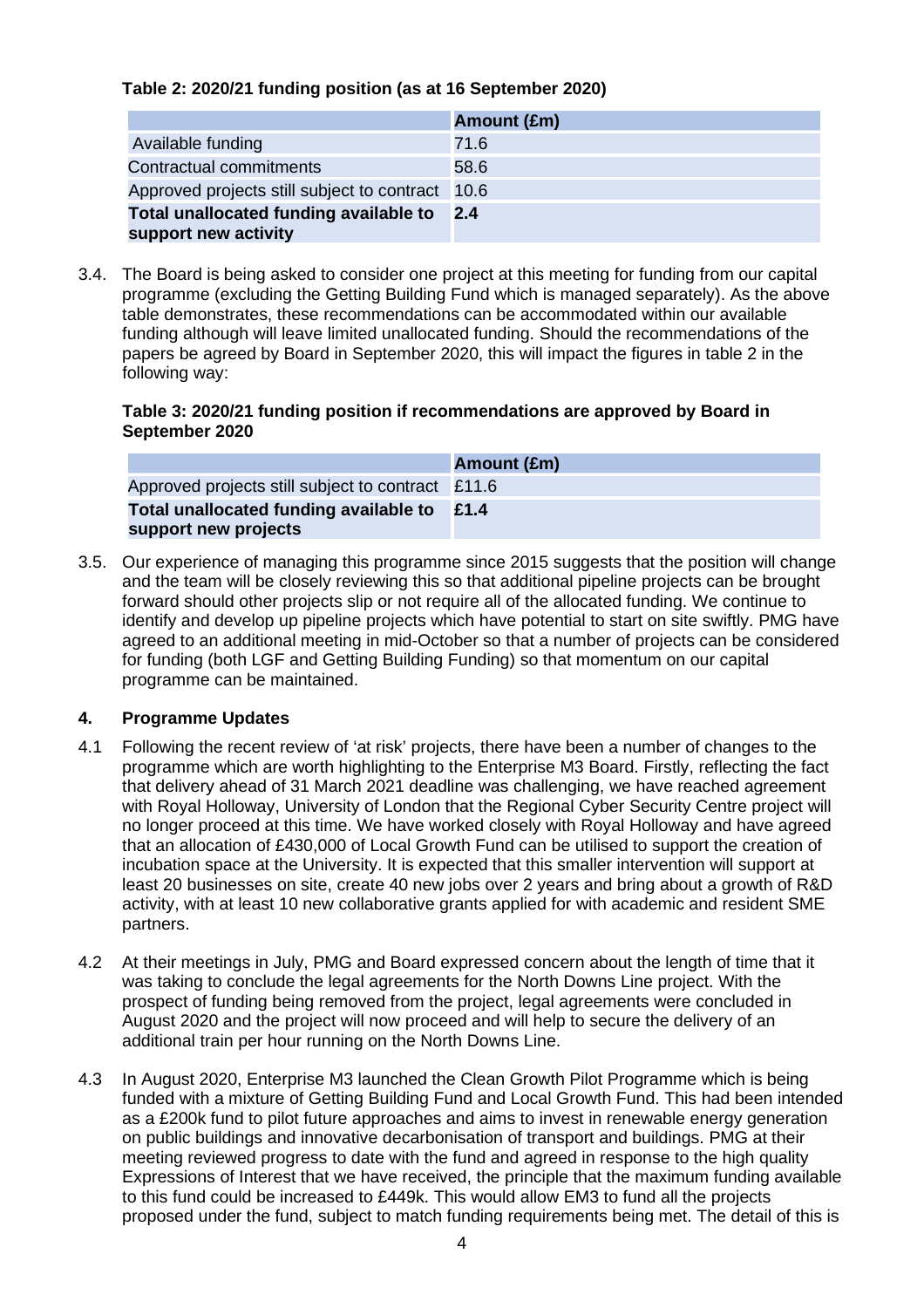being worked through at the moment with those who applied for the funding and the £449k figure has been used in the figures in table 2 and 3. We expect to be able to make announcements on successful projects in the coming weeks.

4.4 The attention of the team is now on ensuring that the remaining legal agreements are signed and that claims continue to come in as forecast. The aspiration will be for outstanding legal agreements to be signed in advance of the PMG meeting in November and PMG agreed that this meeting should be used as a formal review point if contracts are not in place by this date. At the time of writing this report, we have six outstanding legal agreements with a value of just over £10m. One of these legal agreements is for the Whitehill and Bordon Town Centre project approved by July 2020. We have agreed the wording of the legal agreements for this £4.8m project and are currently obtaining the necessary approvals so that this can be signed and sealed. We expect this to take place later in September 2020 and the signing of this contract will mean that 89% of all remaining capital funding (both LGF and loan repayments) will be contractually committed.

**Appendix 1** - Project summaries (projects shown as green are contractually committed; those in amber are approved but not yet contracted and those in red are not yet approved by PMG/Board).

Rachel Barker, Geoff Wells, Lee Danson, Jennie Pell, Aleks Bennett 16 September 2020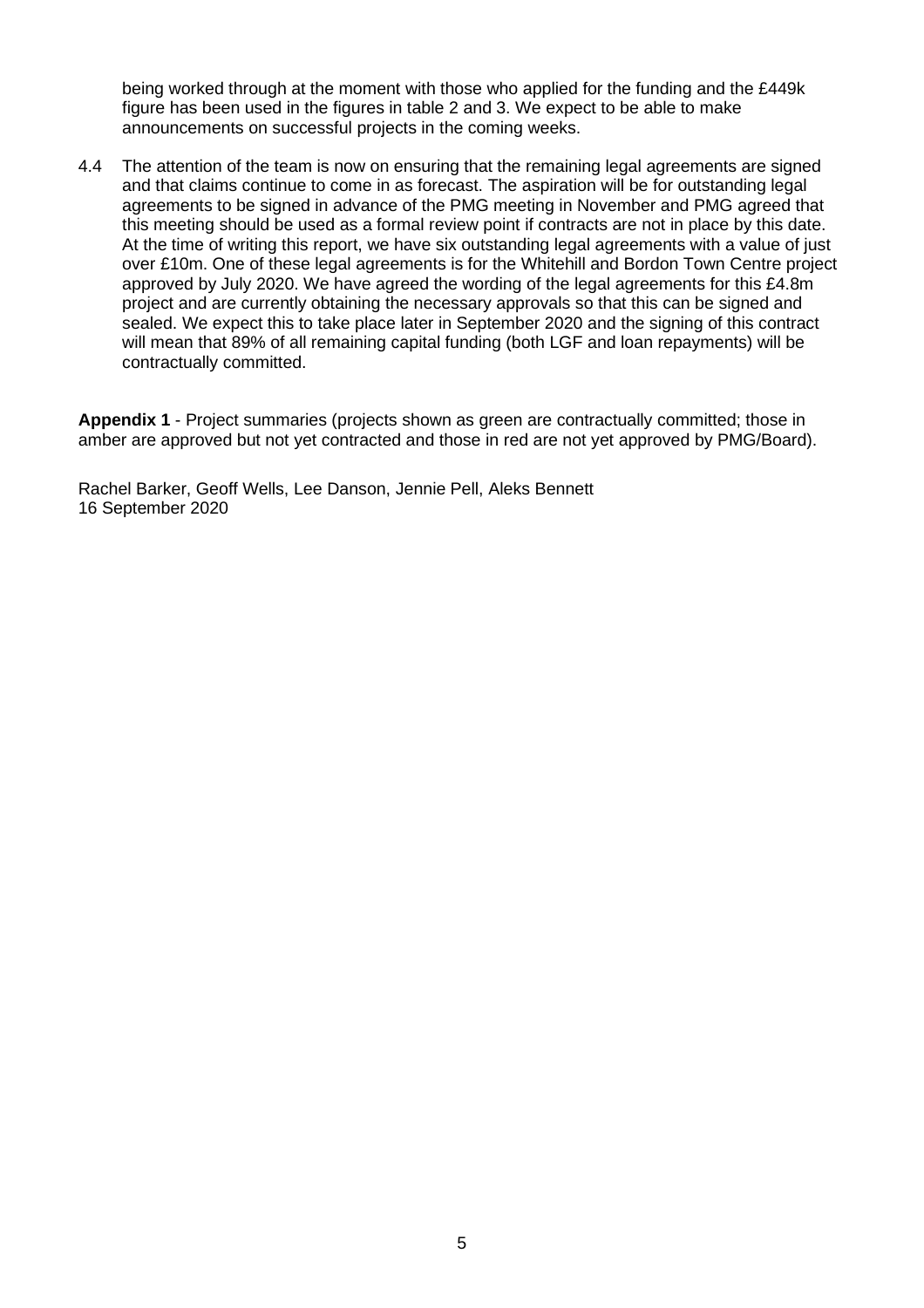Jobs created - 200 (achieved); new homes -213 (achieved)

140 new homes 4,800sqm floorspace

New homes - 239; New jobs created - 830

Jobs created - 40; regeneration of Aldershot Town Centre; increased footfall in the town centre

578 new homes (67 delivered to date); 580 jobs

 $\sqrt{140}$  jobs 2000 sqm floorspace 85 new dwellings

22 new/secured jobs 75 indirect jobs 350 sqm commercial space

1475 homes

**E1.3bn GVA contribution - 1050-3500 new** homes and potential 100,000sqm commercial space (Note: figures refer to the entire project)

1100 houses unlocked

| <b>Local Growth Fund Projects Summary</b>           |                         |                       |                                 |                       | <b>Housing</b>                                                                                  | 03 September 2020<br>13:58:19                         |                            |
|-----------------------------------------------------|-------------------------|-----------------------|---------------------------------|-----------------------|-------------------------------------------------------------------------------------------------|-------------------------------------------------------|----------------------------|
| <b>Projects</b>                                     | Owner                   | Overall<br><b>RAG</b> | <b>Funding</b><br>$(\text{Em})$ | Cost<br>$(\text{Em})$ | <b>Project Status</b>                                                                           | <b>Next Steps</b>                                     | <b>Contract Status</b>     |
| <b>Activation Aldershot</b>                         | Rachel<br>Barker        | G                     | £3.00                           |                       | £3.00 Project completed, in monitoring phase.                                                   | Monitoring                                            | Completed and<br>signed    |
| <b>Addlestone One, Runnymede</b>                    | Rachel<br>Barker        | G                     | £3.00                           |                       | £3.00 Project complete                                                                          | Monitoring reports show economic<br>outcomes achieved | Completed and<br>signed    |
| <b>Aldershot Town Centre</b><br><b>Regeneration</b> | Hamner<br>Manage        | Α                     | £1.20                           |                       | £6.20 Rushmoor BC is reworking the project<br>specification.                                    | Approved PMG in May 2020                              | Contracting in<br>progress |
| <b>Brightwells, Farnham</b>                         | Rachel<br>Barker        | G                     | £1.57                           |                       | £1.57 Project completed, in monitoring phase.<br>All repayments made.                           | Monitoring                                            | Completed and<br>signed    |
| <b>Chapel Hill, Basingstoke</b>                     | Rachel<br>Barker        | G                     | £2.13                           |                       | £2.13 Project complete                                                                          | Monitoring                                            | Completed and<br>signed    |
| <b>East Hants Invest for Growth</b><br>Initiative   | Rachel<br>Barker        | G                     | £1.60                           |                       | £4.20 Project completed, in monitoring phase                                                    | Monitoring                                            | Completed and<br>Signed    |
| <b>Gateway to National Parks</b>                    | Jordan<br>Tame          | G                     | £0.88                           |                       | £2.91 Project complete, in monitoring phase.                                                    | Monitoring                                            | Completed and<br>Signed    |
| <b>Hart SANGS</b>                                   | Rachel<br>Barker        | G.                    | £5.30                           |                       | £24.80 Project complete, in monitoring phase.                                                   | Monitoring                                            | Completed and<br>Signed    |
| <b>Lower Thames Flood Defence</b>                   | Rachel<br>Barker        | G                     | £2.00                           |                       | £60.00 Full business case submitted in<br>September 2016. Board approval January<br>2017.       | Monitoring                                            | Completed and<br>Signed    |
| <b>SANGs pilot</b>                                  | Rachel<br>Barker        | G                     | £1.50                           |                       | £1.50 SANG is fully operational and circular<br>walk complete.                                  | Monitoring                                            | Completed and<br>Signed    |
| <b>Weyside Urban Village</b>                        | Kevin<br><b>Travers</b> | G                     |                                 |                       | £8.05 $\ $ £1,025.59 Business case approved by PMG on 11<br>July and Board on 26 September 2019 | Monitoring in progress                                | Completed and<br>Signed    |

|  | R Not yet approved by PMG/Board |  |
|--|---------------------------------|--|
|--|---------------------------------|--|

Approved but not yet contracted

Contractually committed  $\mathbf{G}$ 

Jobs Created 1,087, Indirect Jobs 54, Commercial Floorspace Developed or Upgraded sqm 6,500, Net Increase in Commercial Floorspace 6,500, Additional homes brought forward 1,100

# **Appendix 1**

#### **Anticipated economic outcomes**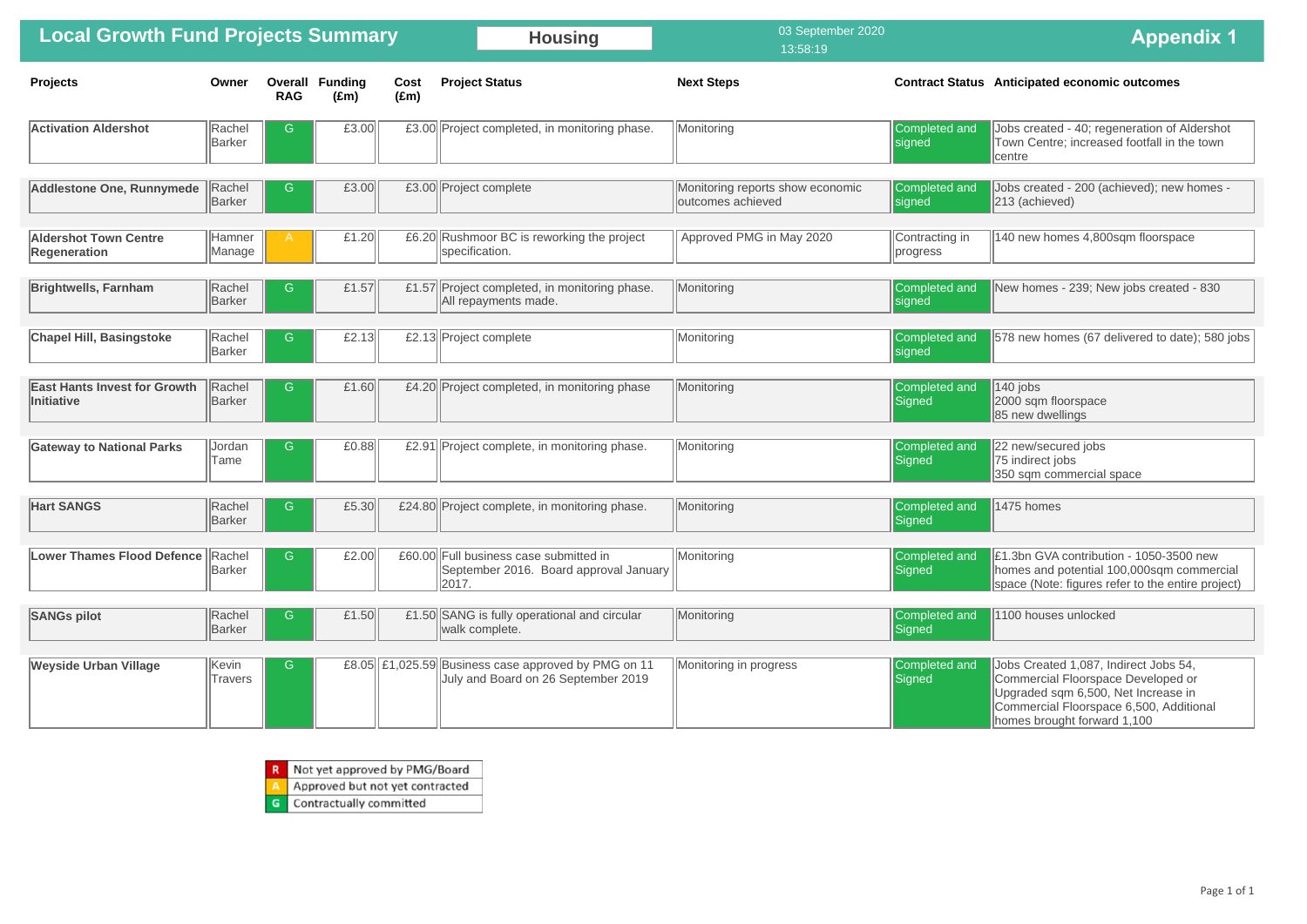Creation of 40 new tech companies locally 1010 new jobs created; supporting 120 businesses through 'open innovation'; leverage  $\left|\varepsilon\right|$  15 million of private sector investment; 176 FTE's achieved by April 2016; 12 business starts by April 2016; 133 companies su

Key outputs and outcomes over 24 month period: -100 new FTE direct jobs created -20 new business starts -50 businesses supported-5 ScaleUp businesses supported-Min £5m leverage from private sector **linvestment** 

200 direct jobs created; 100 indirect jobs created; 200 business supported/engaged; 5 start ups created

Jobs created - 80 (achieved) New business supported - 25 (22 achieved to  $\parallel$ date)

 $\sqrt{280}$  jobs 500sqm commercial floorspace 150sqm learning floorspace

55 jobs created

| <b>Local Growth Fund Projects Summary</b>                                                          |                           |              |                                         |                       | <b>Innovation</b>                                                                                                                  | 03 September 2020<br>13:56:08                                      |                                |
|----------------------------------------------------------------------------------------------------|---------------------------|--------------|-----------------------------------------|-----------------------|------------------------------------------------------------------------------------------------------------------------------------|--------------------------------------------------------------------|--------------------------------|
| <b>Projects</b>                                                                                    | Owner                     | <b>RAG</b>   | <b>Overall Funding</b><br>$(\text{Em})$ | Cost<br>$(\text{Em})$ | <b>Project Status</b>                                                                                                              | <b>Next Steps</b>                                                  | <b>Contract Status</b>         |
| 5G Project - Phase 1                                                                               | Hamner<br>Manage<br>ment  | G            | £1.75                                   |                       | £24.96 Phase 1: £1.72m LGF claimed, Phase 1<br>completed. Evaluation of project<br>underway                                        | Monitoring                                                         | Completed and<br>Signed        |
| 5G Project - Phase 2                                                                               | Hamner<br>Manage<br>ment  | G            | £1.75                                   |                       | £1.75 Phase 2: £1.75 m Board approved                                                                                              | Monitoring                                                         | Completed and<br>Signed        |
| 5G Project - Phase 3                                                                               | Hamner<br>Manage<br> ment | G            | £1.50                                   |                       | £1.50 Business case approved by PMG in<br>September 2018 subject to a positive<br>response to the due diligence<br>recommendations | Works and monitoring in progress                                   | Completed and<br>Signed        |
| <b>Aldershot Enterprise Centre,</b><br><b>Aldershot</b>                                            | Rachel<br>Barker          | G            | £0.16                                   |                       | £0.16 Project completed, in monitoring phase                                                                                       | Monitoring                                                         | Completed and<br><b>Signed</b> |
| <b>Aldershot Games Hub</b>                                                                         | Hamner<br>Manage<br> ment | G            | £0.87                                   |                       | £2.14 Approved by PMG in September 2018<br>subject to a positive response to the due<br>diligence recommendations                  | Works and monitoring in progress                                   | Completed and<br>Signed        |
| <b>Basing View 5G Living Lab</b>                                                                   | Hamner<br>Manage          | A            | £1.97                                   |                       | £4.30 Approved to proceed to contract by PMG<br>via email in February 2020.                                                        | Contracting in progress                                            | Contracting in<br>progress     |
| <b>Centre for Digital Creativity</b>                                                               | Sue<br>Littlemor          | G            | £0.25                                   |                       | £0.63 Project approved to proceed by PMG in<br><b>July 2018</b>                                                                    | Works and monitoring in progress                                   | Completed and<br>Signed        |
| <b>Centre for Social Innovation</b><br>(C4Si)                                                      | Hamner<br>Manage          | G            | £0.22                                   |                       | £0.71 Project approved to progress by PMG in<br>June 18                                                                            | Works and monitoring in progress                                   | Completed and<br>signed        |
| <b>Centre of Excellence in</b><br><b>Horticultural Science and</b><br><b>Learning - RHS Wisley</b> | Hamner<br>Manage<br>ment  | G            | £1.11                                   |                       | £27.01 Approved by PMG and Board in March<br>2018, work stared Autumn 2018 and due<br>to complete Summer 2020                      | Works and monitoring in progress                                   | Completed and<br><b>Signed</b> |
| <b>East Hampshire Advanced</b><br><b>Manufacturing &amp; Technology</b><br>Park                    | Kevin<br><b>Travers</b>   | $\mathsf{R}$ | £1.84                                   |                       | £19.20 Agreed to proceed to full business case<br>by PMG in August 2019                                                            | Business case being prepared to<br>submit to PMG/Board in Nov 2020 | <b>TBC</b>                     |
| <b>Energy for Life Marwell</b>                                                                     | Hamner<br>Manage<br>ment  | G            | £1.50                                   | £8.51                 | Contracts signed, full LGF claimed and<br>building work completed.                                                                 | Monitoring                                                         | Completed and<br>Signed        |
|                                                                                                    |                           |              | Not yet approved by PMG/Board           |                       |                                                                                                                                    |                                                                    |                                |
|                                                                                                    |                           |              | Approved but not yet contracted         |                       |                                                                                                                                    |                                                                    |                                |
|                                                                                                    |                           |              | Contractually committed                 |                       |                                                                                                                                    |                                                                    |                                |

#### **Anticipated economic outcomes**

100 jobs created; 622 sqm space refurbished and brought back into economic use

59.5 direct jobs created, 81 indirect jobs created, 471 direct jobs safeguarded, 635 indirect jobs safeguarded.

59 new/secured jobs  $\parallel$ 42 indirect jobs 8 apprenticeships 1,280 sqm floorspace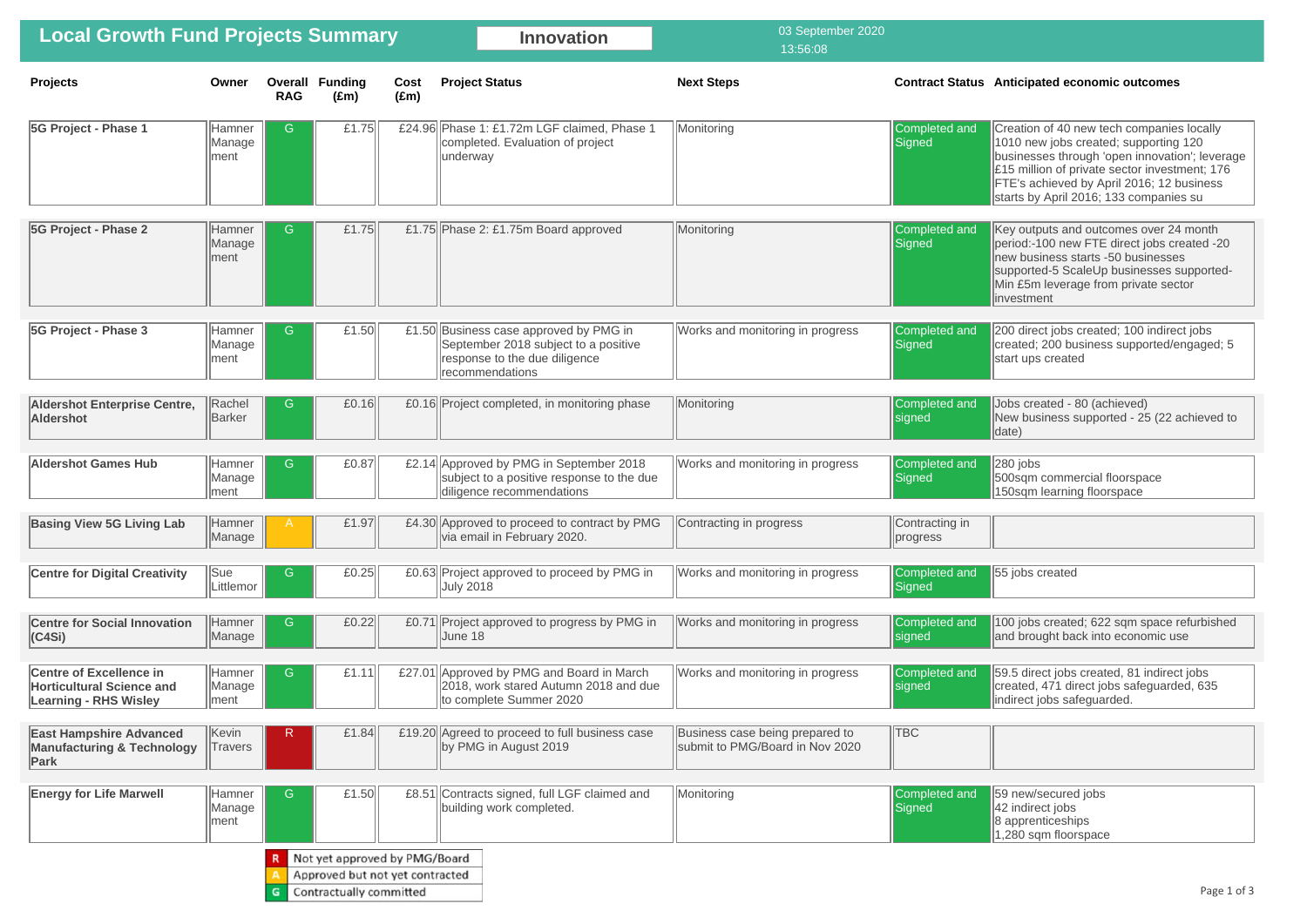Jobs created 828 (763 Achieved) Leverage -  $\vert$ £15m

Jobs created - 30 (achieved); Jobs safeguarded - 38 (achieved)

25 new direct jobs; enable 87 new jobs in the lincubation space; 150 construction jobs; support creation of 25 new engineering related businesses

 $|419|$  jobs Permanent build (facility) 21,000 sqm exhibition space, seminar & conference space

10 FTE direct jobs created by 2022 11 FTE indirect jobs created by 2022 15 FTE direct jobs safeguarded by 2022 37 training courses running per year by 2022 242 people trained per year by 2022 Annual training income of approximately £100k  $\parallel$ by 2022

1,090 jobs 720 new business creation

25 businesses over 5 years; 250 new FTEs and 250 safeguarded FTEs over 5 years; increase In GVA of £300-£500m over ten years.

70 FTE employment opportunites; 234sqm employment floorspace

| <b>Projects</b>                                                                                    | Owner                     | Overall<br><b>RAG</b> | <b>Funding</b><br>$(\text{Em})$                                  | Cost<br>$(\text{Em})$ | <b>Project Status</b>                                                                                    | <b>Next Steps</b>                                                                                                                | <b>Contract Status</b>         |
|----------------------------------------------------------------------------------------------------|---------------------------|-----------------------|------------------------------------------------------------------|-----------------------|----------------------------------------------------------------------------------------------------------|----------------------------------------------------------------------------------------------------------------------------------|--------------------------------|
| <b>Enterprise M3 Expansion</b><br>Fund                                                             | Rachel<br><b>Barker</b>   | G                     | £5.50                                                            |                       | £5.50 Project underway. Active period ends<br><b>June 2018</b>                                           | Monitoring                                                                                                                       | Completed and<br>signed        |
| <b>Farnborough International</b><br><b>Infrastructure Development</b>                              | Rachel<br>Barker          | G                     | £2.50                                                            |                       | £2.50 Project completed, in monitoring phase.<br>All repayment made.                                     | Monitoring                                                                                                                       | Completed and<br><b>Signed</b> |
| <b>Future Towns Innovation Hub</b>                                                                 | Sue<br>Littlemor<br>le    | G                     | £2.94                                                            |                       | £10.30 Approved to proceed to contract by PMG<br>on 11 July 2019                                         | Works and monitoring in progress                                                                                                 | Completed and<br>Signed        |
| <b>Growth Hub</b>                                                                                  | Hamner<br>Manage<br>lment | G                     | £0.60                                                            |                       | £0.60 Report to Board in March 2018 and<br>contract renewed until 31 March 2020                          | Action plan to be developed to set out<br>key priorites for action and ensure<br>business support is targetted and<br>effective. | Completed and<br>Signed        |
| <b>Health Tech Accelerator</b>                                                                     | Sue<br>Littlemor          | G                     | £1.69                                                            |                       | £3.78 Approved to proceed to contract by PMG<br>lin August 2019                                          | Works and monitoring in progress                                                                                                 | Completed and<br><b>Signed</b> |
| <b>LED Conversion and Central</b><br><b>Management System</b>                                      | Jennie<br>$ P$ ell        | G                     | £2.64                                                            |                       | £18.72 Approved to progress to contract by PMG<br>on 14 November 2019                                    | Works and monitoring in progress                                                                                                 | Completed and<br>Signed        |
| <b>Phase 2 - Permanent Facility</b><br>for Farnborough International<br><b>Airshow</b>             | Hamner<br>Manage<br>ment  | G                     | £5.00                                                            |                       | £33.90 Construction complete and Conference<br>and Events Centre opened April 18.                        | Final claims to be submitted and<br>repayments to start in 2026 - outputs<br>to be monitored.                                    | Completed and<br>Signed        |
| <b>Pirbright Innovation Hub</b>                                                                    | Hamner<br>Manage<br>ment  | G                     | £0.86                                                            |                       | £2.71 Full LGF amount claimed and facility<br>complete in October 2017                                   | Market research on training being<br>carried out to identify new courses to<br>offer. Monitoring outputs.                        | Completed and<br>Signed        |
| <b>Regional Cyber Security and</b><br><b>Big Data Innovation Centre -</b><br><b>Royal Holloway</b> | Hamner<br>Manage<br>ment  | G                     | £0.83                                                            |                       | £1.40 Project approved by Board in November<br>2019                                                      | Works and monitoring in progress                                                                                                 | Completed and<br>Signed        |
| <b>Tannery Studios Phase 1,</b><br>Send                                                            | Rachel<br>Barker          | G                     | £0.16                                                            |                       | £0.16 Project completed, in monitoring phase.                                                            | Monitoring                                                                                                                       | Completed and<br><b>Signed</b> |
| <b>Tannery Studios Phase 2,</b><br>Send                                                            | Rachel<br>Barker          | G                     | £1.30                                                            |                       | £1.30 Project underway and completion of works $\vert$ Works and monitoring in progress<br>due June 2020 |                                                                                                                                  | Completed and<br>signed        |
| <b>University of Surrey - Digital</b><br><b>Innovation Centre vHive</b>                            | Hamner<br>Manage<br> ment | G                     | £0.20                                                            | £2.42                 | Grant agreement with University of Surrey<br>(£200k) completed. Full £200k LGF<br>claimed.               | Monitoring                                                                                                                       | Completed and<br>Signed        |
|                                                                                                    |                           |                       | Not yet approved by PMG/Board<br>Approved but not yet contracted |                       |                                                                                                          |                                                                                                                                  |                                |

Competitive funding (e.g. research council, EU, charities) of at least £100k by March 2017 Commercial funding of £1 million by March 2021 Private Sector engagement by August 2016 5 FTE posts safeguarded by March 2021 5 FTE academic posts created by

G Contractually committed

# **Anticipated economic outcomes**

Jobs created - 75 (achieved); Jobs safeguarded - 138 (achieved)

Jobs created - 425; commercial floorspace 1300 sqm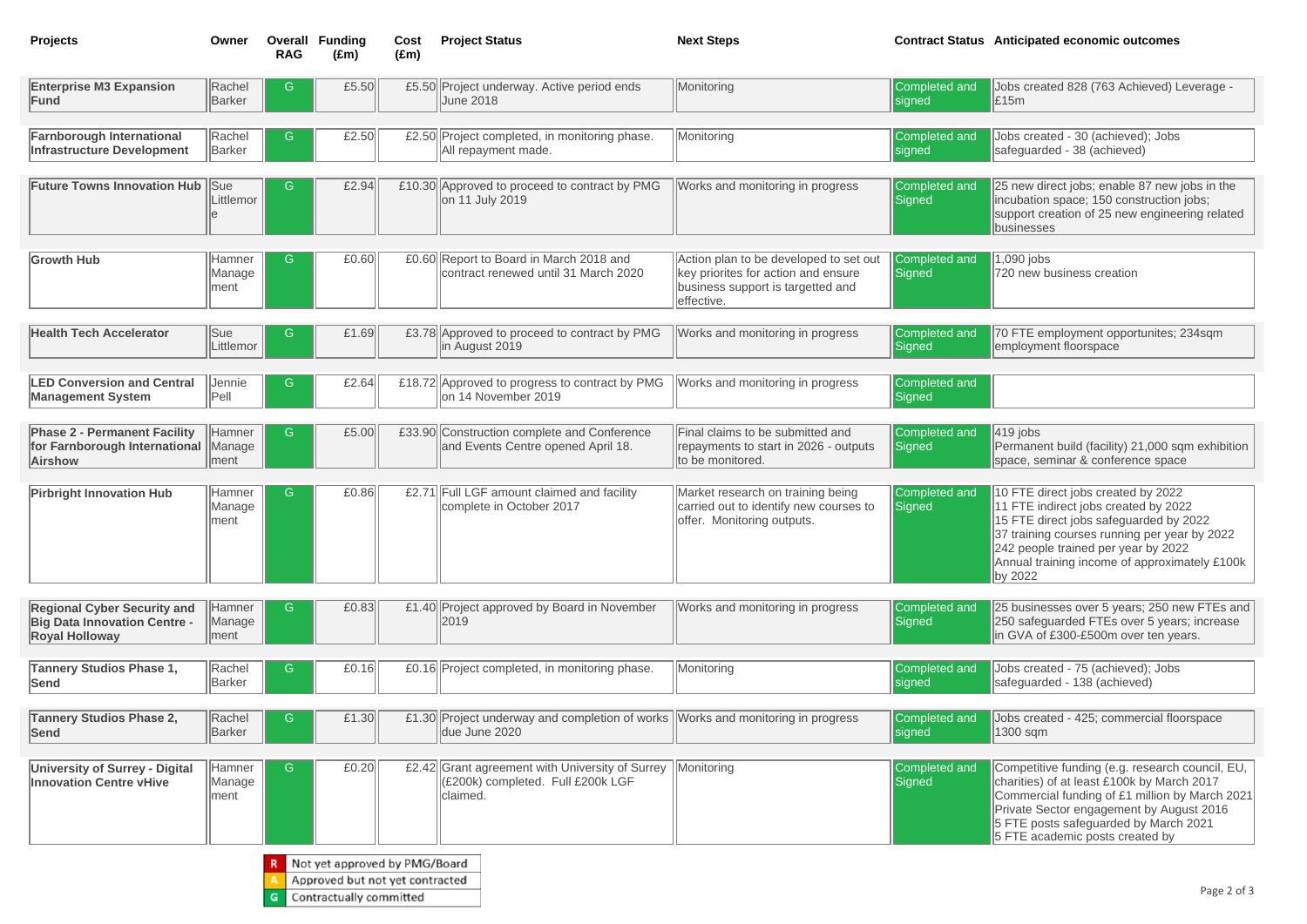| <b>Projects</b>                                                                | Owner                     | Overall<br><b>RAG</b> | <b>Funding</b><br>$(\text{Em})$ | Cost<br>$(\text{Em})$ | <b>Project Status</b>                                                                                                                                                                   | <b>Next Steps</b> | <b>Contract Status</b>  |
|--------------------------------------------------------------------------------|---------------------------|-----------------------|---------------------------------|-----------------------|-----------------------------------------------------------------------------------------------------------------------------------------------------------------------------------------|-------------------|-------------------------|
| <b>Whitehill and Bordon</b><br><b>Business and Enterprise</b><br><b>Centre</b> | Hamner<br>Manage<br>lment | G                     | £4.00                           |                       | £5.51 Contract signed and full £4m LGF<br>claimed. Centre opened Autumn 2017.                                                                                                           | Monitoring        | Completed and<br>Signed |
| <b>Wood Processing Grant</b><br>Programme                                      | Hamner<br>Manage<br> ment | G                     | E0.29                           |                       | £0.73 Project ceased on 31 March 2018 - due to Monitoring<br>lack of demand only £285k of the total<br>LGF allocation of £2m was claimed and<br>ancipated outcomes will not be achieved |                   | Completed and<br>Signed |

Additional 50,000 m3 into woodfuel markets Number of new jobs 158 (55 direct, 103 indirect) Number of safeguarded jobs 28 Number of new business starts 2 (estimate) £3m secured from private investment Delivers 3 'macro' hubs and a mixture of up to 1

Not yet approved by PMG/Board  $R$ 

Approved but not yet contracted  $\Delta$ 

 $\overline{G}$ Contractually committed

# **Anticipated economic outcomes**

The facility will help kick-start the perception of Whitehill and Bordon as an economic hub Create 236 new jobs and market confidence by attracting entrepreneurs and supporting local start-ups and small businesses Create new office space (900 sqm)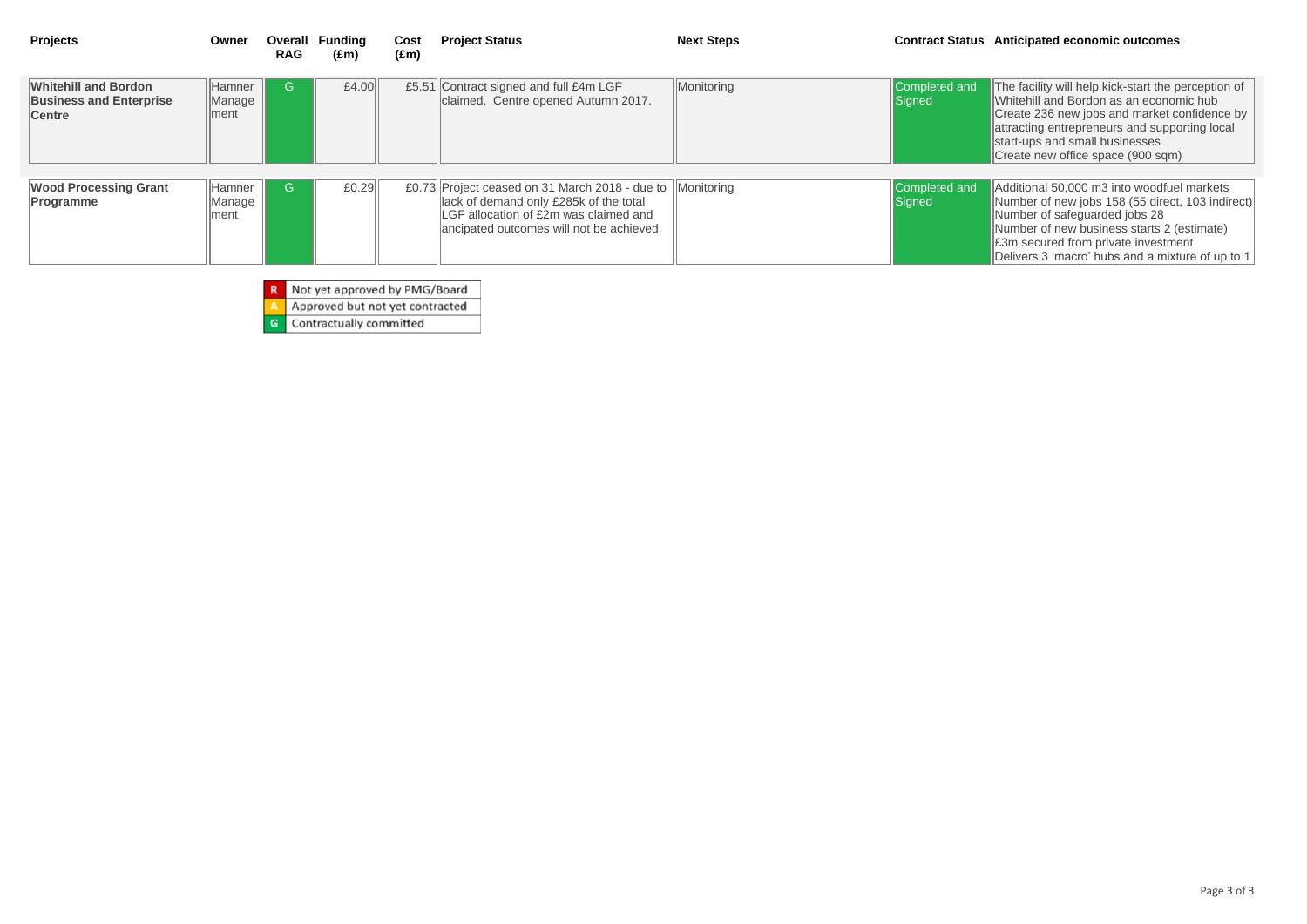| <b>Local Growth Fund Projects Summary</b>                                     |                         |            |                                         |                       | <b>Other</b>                                                                                             | 03 September 2020<br>13:59:52                                                                                                          |                                |
|-------------------------------------------------------------------------------|-------------------------|------------|-----------------------------------------|-----------------------|----------------------------------------------------------------------------------------------------------|----------------------------------------------------------------------------------------------------------------------------------------|--------------------------------|
| <b>Projects</b>                                                               | Owner                   | <b>RAG</b> | <b>Overall Funding</b><br>$(\text{Em})$ | Cost<br>$(\text{Em})$ | <b>Project Status</b>                                                                                    | <b>Next Steps</b>                                                                                                                      | <b>Contract Status</b>         |
| <b>Alton High Street Cycling</b><br>Infrastructure Project - STCF             | Kevin<br><b>Travers</b> | G          | £0.01                                   |                       | £0.02 Funding agreed from Supporting Town<br>Centre Fund by Chief Executive under<br>delegated authority | Work underway and monitoring in<br>progress                                                                                            | Completed and<br>Signed        |
| <b>Bounce-back Spelthorne -</b><br><b>STCF</b>                                | Kevin<br><b>Travers</b> | G          | E0.04                                   |                       | £0.09 Funding agreed from Supporting Town<br>Centre Fund by Chief Executive under<br>delegated authority | Work underway and monitoring in<br>progress                                                                                            | Completed and<br>Signed        |
| <b>Building Confidence:</b><br><b>Creating Social Spaces -</b><br><b>STCF</b> | Kevin<br><b>Travers</b> | G          | £0.09                                   |                       | £0.24 Funding agreed from Supporting Town<br>Centre Fund by Chief Executive under<br>delegated authority | Work underway and monitoring in<br>progress                                                                                            | Completed and<br>Signed        |
| <b>Capital to Revenue</b>                                                     | Rachel<br><b>Barker</b> | G          | £3.00                                   |                       | £3.00 Agreement for Capital to Revenue transfer<br>by Board on 27 Jul 2017                               | Revenue funding applications<br>submitted to PMG for consideration<br>when received.                                                   | N/A                            |
| <b>EZ3 BV1 Plot K/K1 (GRANT)</b>                                              | Fiona<br>McMurra        | G          | £5.20                                   |                       | £32.21 Agreed by PMG and Board in September<br>2017                                                      | Enabling works completed, building<br>works commenced June 2019, due for<br>completion October 2020 with<br>occupation from March 2021 | Completed and<br>Signed        |
| <b>EZ3 BV1 Plot K/K1 (LOAN)</b>                                               | Fiona<br>McMurra        | G          | £2.20                                   | £2.20                 |                                                                                                          |                                                                                                                                        | Completed and<br>Signed        |
| EZ3 BV3 Plot J                                                                | Fiona<br>McMurra        | G          | £1.27                                   |                       | £11.27 Agreed by PMG and Board in September<br>2017                                                      | Design works underway, demolition<br>and site clearance to commence and<br>be completed by March 2020                                  | Completed and<br><b>Signed</b> |
| <b>EZ3 BV7 Plot W</b>                                                         | Fiona<br>McMurra        | G          | £1.65                                   |                       | £21.65 Agreed by PMG and Board in September<br>2017. Hotel construction complete<br>February 2020        | Monitoring                                                                                                                             | Completed and<br>Signed        |
| <b>EZ3 Longcross Discovery</b><br><b>Building</b>                             | Fiona<br>McMurra        | G          | £1.90                                   |                       | £7.60 Agreed by PMG and Board in March<br>2018. Works commenced late 2019.                               | Works and monitoring in progress                                                                                                       | Completed and<br>Signed        |
| <b>EZ3 Longcross Upgrade to</b><br><b>Power Supply</b>                        | Fiona<br>McMurra        | G          | £3.35                                   |                       | £6.35 Agreed by PMG and Board in March 2018                                                              | Works and monitoring in progress                                                                                                       | Completed and<br>Signed        |
| <b>Fleet Town Centre Recovery</b><br><b>Scheme - STCF</b>                     | Kevin<br>Travers        | A          | £0.15                                   |                       | £0.26 Funding agreed from Supporting Town<br>Centre Fund by PMG on 30 June                               | Contracting in progress                                                                                                                | Contracting in<br>progress     |
|                                                                               |                         |            | Not yet approved by PMG/Board           |                       |                                                                                                          |                                                                                                                                        |                                |

Approved but not yet contracted A

G Contractually committed

# **Anticipated economic outcomes**

| 321 direct jobs created, 168 indirect jobs<br>created, 147 direct construction jobs created,<br>29 indirect construction jobs created. 9,000<br>sqft of new Grade A office accommodation                                                           |
|----------------------------------------------------------------------------------------------------------------------------------------------------------------------------------------------------------------------------------------------------|
|                                                                                                                                                                                                                                                    |
| 150 direct jobs created, 79 indirect jobs<br>created, 44 direct construction jobs created, 9<br>indirect construction jobs created. Create<br>40,000 sqft of new Grade A office<br>accommodation. Improved business rates<br>income of up to £480k |
| 100 direct jobs created, 23 indirect jobs<br>created, 154 direct construction jobs created,<br>31 indirect construction jobs created. Business<br>rates creation of circa. £156k pa                                                                |
| 45 direct jobs created, 60 direct construction<br>jobs created. Delivery of 13,600 sqft of office/co-<br>working space for smaller enterprises and<br>café/deli                                                                                    |
| Enables development of more than 100,000sqft<br>of office space                                                                                                                                                                                    |
|                                                                                                                                                                                                                                                    |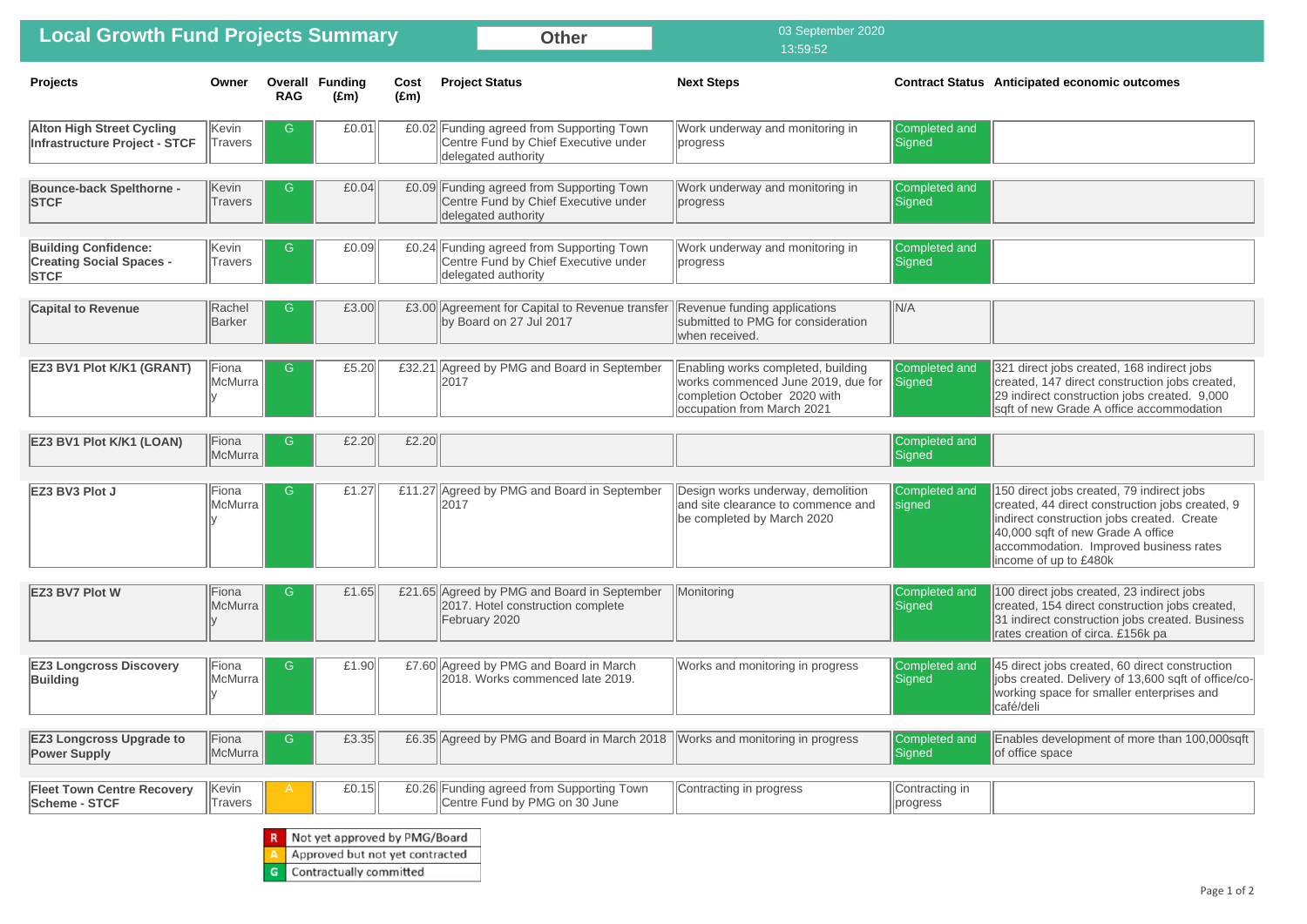| <b>Projects</b>                                     | Owner                   | <b>Overall</b><br><b>RAG</b> | <b>Funding</b><br>$(\text{Em})$ | Cost<br>$(\text{Em})$ | <b>Project Status</b>                                                                                                                                   | <b>Next Steps</b>                           | <b>Contract Status</b>         |
|-----------------------------------------------------|-------------------------|------------------------------|---------------------------------|-----------------------|---------------------------------------------------------------------------------------------------------------------------------------------------------|---------------------------------------------|--------------------------------|
| <b>Fund Management Service</b>                      | Rachel<br>Barker        | G                            | £10.00                          |                       | £10.00 Fund specification and timetable for<br>procurement agreed by Board in<br>November 2017. Tender awarded to FSE<br>following procurement process. | Claims being processed. Monitoring.         | Completed and<br><b>Signed</b> |
| <b>Support for Runnymede</b><br><b>Towns - STCF</b> | Kevin<br><b>travers</b> | G                            | £0.01                           |                       | £0.01 Funding agreed from Supporting Town<br>Centre Fund by Chief Executive under<br>delegated authority                                                | Work underway and monitoring in<br>progress | Completed and<br>Signed        |
| <b>Supporting Town Centre Fund Kevin</b>            | Travers                 | G                            | £0.19                           | £0.19                 |                                                                                                                                                         | Awaiting applications                       | Agreed by PMG<br>In May 2020.  |

- **R** Not yet approved by PMG/Board<br>**A** Approved but not yet contracted
- Approved but not yet contracted

**G** Contractually committed

# **Anticipated economic outcomes**

476 jobs created; 712 jobs safeguarded; 178 SME's assisted

To support measures that help to ease social distancing in our town centres to faciliate the reopening of town centres and consumer confidence in town centre safety by investing alongside local authorities in actioning social distancing measures.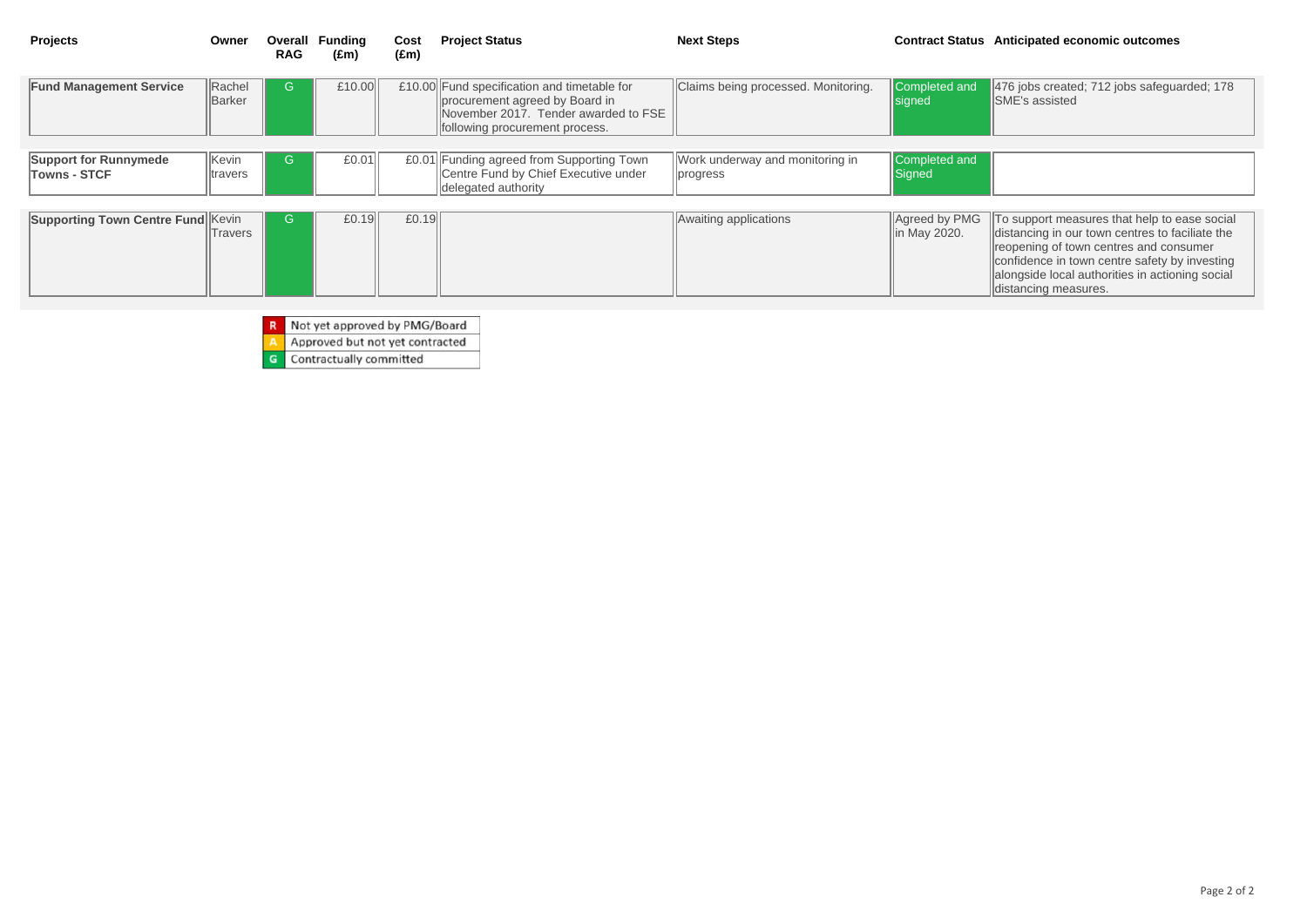36 new apprenticeship jobs Reduce NEETs to <1% 115 additional appreticeships pa 2,000sqm new/improved learning space

1,300 learners, 1,947sqm learning floorspace

1180sqm refurbished learning floorspace 800sqm new learning floorspace 59 apprenticeships annually from 2021/22 458 new learners by 31/3/2024

College condition fund project no additional loutcomes

Potential for temp local jobs during construction phase 110new apprenticeships 33% increase lin employer engagement

8,000sqm learning floorspace

100 additional learners 100 new apprencieships 30 construction jobs

40 Construction jobs (temp) & 100 Apprenticeship jobs 75 new apprenticeships 20 business incubation spaces 1,300sqm new/improved learning space

| <b>Local Growth Fund Projects Summary</b>                                                    |                                  |                       |                                                                                             |                       | <b>Skills</b>                                                           | 03 September 2020<br>13:56:46                         |                                |
|----------------------------------------------------------------------------------------------|----------------------------------|-----------------------|---------------------------------------------------------------------------------------------|-----------------------|-------------------------------------------------------------------------|-------------------------------------------------------|--------------------------------|
| <b>Projects</b>                                                                              | Owner                            | Overall<br><b>RAG</b> | <b>Funding</b><br>$(\text{Em})$                                                             | Cost<br>$(\text{Em})$ | <b>Project Status</b>                                                   | <b>Next Steps</b>                                     | <b>Contract Status</b>         |
| <b>Aerospace Research and</b><br><b>Innovation Centre</b>                                    | Hamner<br>Manage<br>∣ment        | G                     | £2.52                                                                                       |                       | £5.53 Funding approved by PMG in September<br>2019                      | Works and monitoring in progress                      | Completed and<br>Signed        |
| <b>Andover Technology and</b><br><b>Skills Centre</b>                                        | <b>Hamner</b><br>Manage<br>∣ment | G                     | £2.64                                                                                       |                       | £4.85 Work completed, claims paid in full and<br>Centre open on time.   | Monitoring                                            | Completed and<br>Signed        |
| <b>Brock - Main Teaching Block</b><br>Roof<br>Improvement/Replacement<br>Project             | Hamner<br>Manage<br> ment        | G                     | £0.50                                                                                       |                       | £1.00 Funding approved by PMG June 18                                   | Works complete - no further outputs to<br>be reported | Completed and<br>Signed        |
| <b>Brockenhurst College</b>                                                                  | <b>Hamner</b><br>Manage<br>∣ment | G                     | £3.92                                                                                       |                       | £5.60 Work completed, claims paid in full and<br>Centre open on time.   | Monitoring                                            | Completed and<br>Signed        |
| <b>Brook - STEM Engineering</b><br>and Construction expansion<br>and improved infrastructure | Hamner<br>Manage<br>ment         | G                     | E0.24                                                                                       |                       | £0.49 Funding approved by PMG in June 18                                | Work complete - no outputs to monitor                 | Completed and<br>Signed        |
| <b>Brooklands College Ashford</b>                                                            | Hamner<br>Manage<br>ment         | G                     | £3.20                                                                                       |                       | £9.60 Work completed, claims paid in full and<br>Centre open on time.   | Monitoring                                            | Completed and<br>Signed        |
| <b>Care Skills Centre Guildford</b><br><b>College</b>                                        | Hamner<br>Manage                 | G                     | E0.43                                                                                       |                       | £0.52 Approved to proceed to contract by PMG<br>on 16 January 2020      | Works and monitoring in progress                      | Completed and<br>Signed        |
| <b>Condition Works at Sparsholt</b><br><b>College</b>                                        | <b>Hamner</b><br>Manage          | G                     | E0.35                                                                                       |                       | £0.70 Agreed to progess to contract by PMG on<br>5 July 2018            | Works complete - no further outputs to<br>report      | <b>Completed and</b><br>Signed |
| <b>Electric Vehicle Training</b><br>Centre - BCoT                                            | Hamner<br>Manage                 | G                     | £0.16                                                                                       |                       | £0.36 Approved to proceed to due diligence by<br>PMG on 23 October 2019 | Contract Signed                                       | Completed and<br>Signed        |
| <b>Emerging Technologies Hub</b><br>and Innovation Centre at<br><b>Farnborough College</b>   | <b>Hamner</b><br>Manage<br> ment | G                     | £1.88                                                                                       |                       | £3.75 PMG approved the project to proceed to<br>contract in March 2019  | Works and monitoring in progress                      | Completed and<br>Signed        |
| <b>Guildford College</b><br><b>Technology Tower</b>                                          | Hamner<br>Manage                 | G                     | £0.30                                                                                       |                       | £0.60 Project approved by PMG in July 2018                              | Works and monitoring in progress                      | Completed and<br>Signed        |
| <b>Innovation South Virtual</b><br><b>Campus</b>                                             | <b>Hamner</b><br>Manage          | G                     | £0.49                                                                                       |                       | £0.49 Funding agreed by PMG in September<br>2019                        | Contracted                                            | Completed and<br>Signed        |
|                                                                                              |                                  | G                     | Not yet approved by PMG/Board<br>Approved but not yet contracted<br>Contractually committed |                       |                                                                         |                                                       |                                |

### **Anticipated economic outcomes**

315 learners, 4,750 learning floorspace, 150 apprenticeships, 5 new jobs

2,940 new learners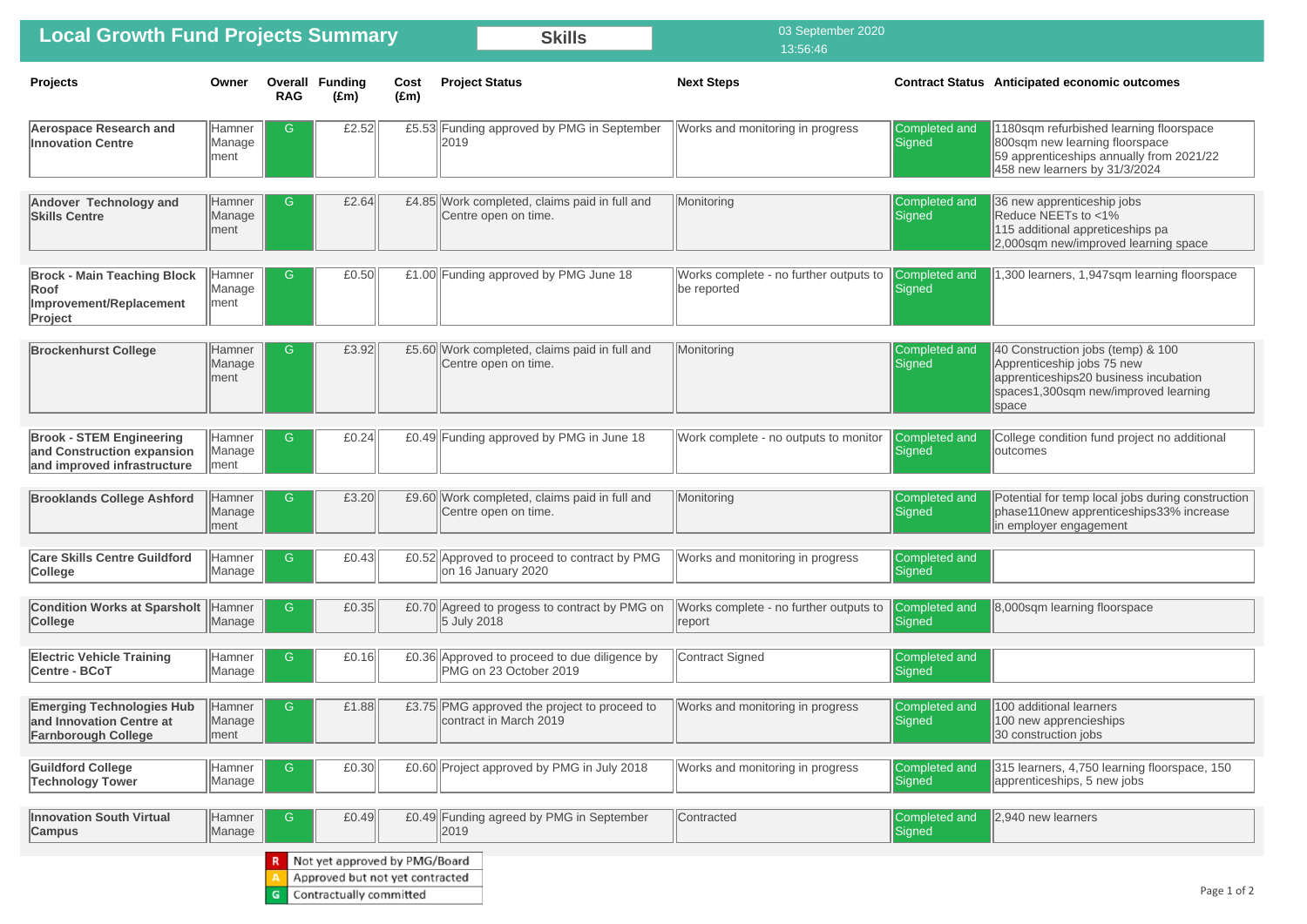480sqm employment floorspace; 30 apprenticeships; 24 new higher-level students; 100 new jobs; 10 new business start-ups

90 jobs created

75 new apprenticeships Reduction of NEETS to below County average 1184sqm new skills centre

5 direct roles 20 indirect roles Support 49 roles

60 apprenticeships; 500 new learners assisted

| <b>Projects</b>                                                                           | Owner                           | Overall<br><b>RAG</b> | <b>Funding</b><br>$(\text{Em})$ | Cost<br>$(\text{Em})$ | <b>Project Status</b>                                                       | <b>Next Steps</b>                | <b>Contract Status</b>         |
|-------------------------------------------------------------------------------------------|---------------------------------|-----------------------|---------------------------------|-----------------------|-----------------------------------------------------------------------------|----------------------------------|--------------------------------|
| <b>Launch Space - BCoT</b>                                                                | <b>Hamner</b><br>Manage<br>ment | G                     | £0.30                           |                       | £0.61 Project approved to proceed to contract<br>by PMG on 14 November 2019 | Works and monitoring in progress | Completed and<br>Signed        |
| <b>Pathway to the Virtual</b><br><b>Campus - EM3 Digital</b><br><b>Technology Centres</b> | <b>Hamner</b><br>Manage<br>ment | G                     | £1.72                           |                       | £3.44 Approved to proceed to contract by PMG<br>on 5 July                   | Works and monitoring in progress | Completed and<br>Signed        |
| <b>Risual Microsoft Academy</b>                                                           | Hamner<br>Manage                | G                     | £0.21                           |                       | £0.41 Work completed, claims paid in full and<br>Centre open on time.       | Monitoring                       | Completed and<br>Signed        |
| <b>Sparsholt Animal Health &amp;</b><br><b>Welfare Research Facility</b>                  | <b>Hamner</b><br>Manage         | G                     | £1.15                           |                       | £1.95 Agreed to proceed by PMG in May 2019                                  | Works and monitoring in progress | Completed and<br>Signed        |
| <b>University Centre in</b><br>Farnborough                                                | Hamner<br>Manage                | G                     | £2.61                           |                       | £7.98 Work completed, claims paid in full and<br>Centre open on time.       | Monitoring                       | Completed and<br>Signed        |
| <b>Whitehill and Bordon Future</b><br><b>Skills Centre</b>                                | <b>Hamner</b><br>Manage<br>ment | G.                    | £3.80                           |                       | £4.12 Work completed, claims paid in full and<br>Centre open on time.       | Monitoring                       | Completed and<br><b>Signed</b> |
| <b>Winchester Science Centre -</b><br><b>Inspiring Science for All</b>                    | Jordan<br>Tame                  | G                     | £0.50                           | £1.01                 | PMG approved project to proceed in<br>December 2018 - Project complete      | Monitoring                       | Completed and<br>Signed        |
|                                                                                           |                                 |                       | Not yet approved by PMG/Board   |                       |                                                                             |                                  |                                |

A Approved but not yet contracted

**G** Contractually committed

# **Anticipated economic outcomes**

115 apprenticeships 42 higher apprenticeships 100 degree students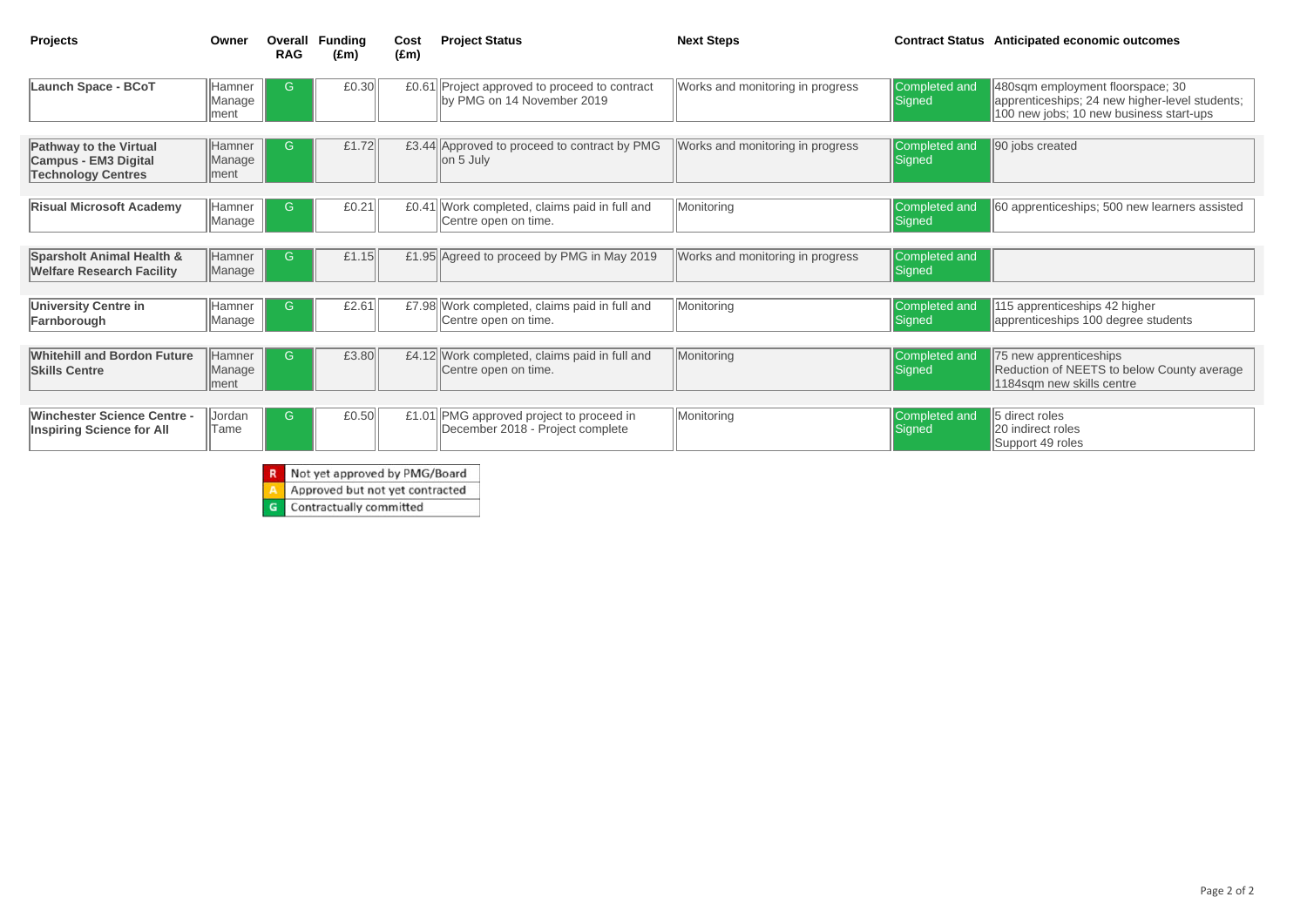Flood alleviation at 6 principal road locations to improve journey times to major road network

30 new homes, 41 construction jobs created, 90 indirect jobs created, 480 sqm commercial floorspace

Help support economic growth, creation of new liobs and development of new houses in Andover by linking visitor attractions, employment and new developments.

525 direct jobs 103 temporary jobs £83,948,200 GVA 292 houses unlocked

Included in Basingstoke North East Corridor A33 - Phase 1 - Ringway and Popley Way figures.

Included in Basingstoke North East Corridor A33 - Phase 1 - Ringway and Popley Way figures.

 $\sqrt{169}$  new jobs Additional £7.2m of GVA. 1,450 houses up to 2029

| <b>Local Growth Fund Projects Summary</b>                                                               |                         |                       |                                                                                             |                       | <b>Transport</b>                                                                                                                                                                                                                                                  | 03 September 2020<br>14:21:21    |                         |
|---------------------------------------------------------------------------------------------------------|-------------------------|-----------------------|---------------------------------------------------------------------------------------------|-----------------------|-------------------------------------------------------------------------------------------------------------------------------------------------------------------------------------------------------------------------------------------------------------------|----------------------------------|-------------------------|
| <b>Projects</b>                                                                                         | Owner                   | Overall<br><b>RAG</b> | <b>Funding</b><br>$(\text{Em})$                                                             | Cost<br>$(\text{Em})$ | <b>Project Status</b>                                                                                                                                                                                                                                             | <b>Next Steps</b>                | <b>Contract Status</b>  |
| <b>A31 Highway Resilience</b>                                                                           | Kevin<br>Travers        | G                     | £2.40                                                                                       |                       | £3.71 Business case approved by PMG in<br>December 2018                                                                                                                                                                                                           | Works and monitoring in progress | Completed and<br>Signed |
| <b>Aldershot Town Centre</b><br><b>Railway Station - Phase I</b>                                        | Kevin<br><b>Travers</b> | G                     | E0.20                                                                                       |                       | £1.80 Additional LGF expenditure approved from<br>Wider Aldershot Town Centre package up<br>to 50% of the revised total cost of the<br>scheme. Further delay to the scheme,<br>resulting from the award of the South<br>Western Rail Franchise to a new operator. | Monitoring in progress           | Completed and<br>Signed |
| <b>Andover Accessibility</b><br><b>Improvements</b>                                                     | Kevin<br><b>Travers</b> | G                     | E0.30                                                                                       |                       | £0.30 Completed                                                                                                                                                                                                                                                   | Complete                         | Completed and<br>Signed |
| <b>Basingstoke NE Corridor to</b><br>Growth - A33 (Ph 1 = Ringway)<br>& Popley Way)                     | Kevin<br>Travers        | G                     | £2.13                                                                                       |                       | £2.67 Completed                                                                                                                                                                                                                                                   | Monitoring                       | Completed and<br>Signed |
| <b>Basingstoke NE Corridor to</b><br>Growth - A33 (Ph $2 =$<br>Binfields, Ph 3 = Crockford &<br>Gaiger) | Kevin<br><b>Travers</b> | G                     | £6.73                                                                                       |                       | £10.64 Funding approved and legal agreement<br>finalised; scheme currently out to tender.                                                                                                                                                                         | Monitoring                       | Completed and<br>Signed |
| <b>Basingstoke NE Corridor to</b><br>Growth - A33 (Ph $4 =$<br><b>Thornhill Way)</b>                    | Kevin<br>Travers        | G                     | E0.70                                                                                       |                       | £1.57 Funding and contract approved.                                                                                                                                                                                                                              | Monitoring                       | Completed and<br>signed |
| <b>Basingstoke North Corridor</b><br>A340                                                               | Kevin<br>Travers        | G                     | £3.34                                                                                       |                       | £4.85 Completed                                                                                                                                                                                                                                                   | Monitoring                       | Completed and<br>Signed |
| <b>Basingstoke pedestrian,</b><br>cycling and accessibility                                             | Kevin<br>Travers        | G                     | E0.44                                                                                       |                       | £0.44 Completed                                                                                                                                                                                                                                                   | Complete                         | Completed and<br>Signed |
| <b>Basingstoke SW Corridor to</b><br><b>Growth - Brighton Hill</b><br>Roundabout                        | Kevin<br><b>Travers</b> | G                     | £13.00                                                                                      |                       | £20.70 Business case approved by Board on 25<br><b>July 2019</b>                                                                                                                                                                                                  | Works and monitoring in progress | Completed and<br>Signed |
| <b>Basingstoke SW Corridor to</b><br>Growth (Ph $1 = A30$<br><b>Winchester Rd roundabout)</b>           | Kevin<br>Travers        | G                     | £1.92                                                                                       |                       | £2.73 Main Works Contract completed 3 months<br>ahead of schedule.                                                                                                                                                                                                | Monitoring                       | Completed and<br>signed |
|                                                                                                         |                         | G                     | Not yet approved by PMG/Board<br>Approved but not yet contracted<br>Contractually committed |                       |                                                                                                                                                                                                                                                                   |                                  |                         |

#### **Anticipated economic outcomes**

145 direct jobs £26,217,800 GVA 5,500 houses unlocked

£9,009,700 GVA, 210 houses unlocked

Help supporting economic growth, creation of new jobs and development of new houses in the area unlocked by major highway schemes on the North Eastern and South Western Growth Corridors. The North Eastern and South West Growth Corridors respectively will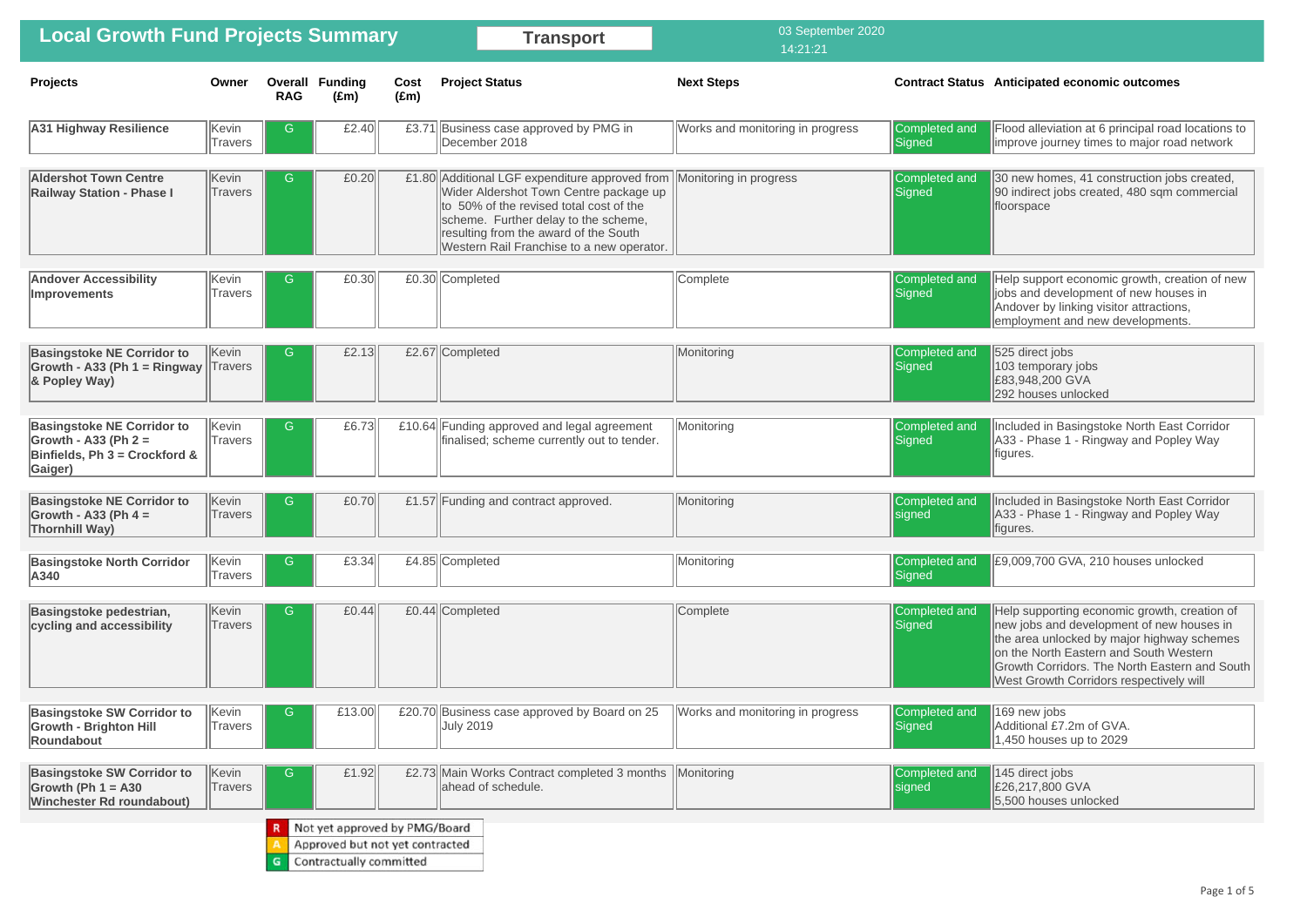Included in Basingstoke SW Corridor to  $|G$ rowth - A33 (Ph 1 = A30 Winchester Rd roundabout) figures.

No specific economic outcomes, improved access north to south and east to west through  $\blacksquare$  the northern part of the Blackwater Valley.

No specific economic outcomes - increase in cycling and walking rates

16,282sqm of available vacant office/retail space  $1,250$  Gross FTE jobs 816 Net jobs Additional £64m Gross GVA or £21.3m Net GVA

No specific economic outcomes - measures to encourage cycling to work, college and school  $\left\Vert$  to reduce congestion and support economic growth in the area

| <b>Projects</b>                                                                                    | Owner                   | <b>RAG</b> | <b>Overall Funding</b><br>$(\text{Em})$ | Cost<br>$(\text{Em})$ | <b>Project Status</b>                                                                                                                                                                            | <b>Next Steps</b>                                            | <b>Contract Status</b>     |
|----------------------------------------------------------------------------------------------------|-------------------------|------------|-----------------------------------------|-----------------------|--------------------------------------------------------------------------------------------------------------------------------------------------------------------------------------------------|--------------------------------------------------------------|----------------------------|
| <b>Basingstoke SW Corridor to</b><br>Growth (Ph $2 = A340/A3010$<br><b>Thornycroft Roundabout)</b> | Kevin<br>Travers        | G          | £7.38                                   |                       | £9.45 Design underway and almost complete.                                                                                                                                                       | Works and monitoring in progress                             | Completed and<br>Signed    |
| <b>Blackwater Valley Better</b><br><b>Connectivity</b>                                             | Kevin<br>Travers        | G          | E0.54                                   |                       | £0.54 Funding claim complete                                                                                                                                                                     | Complete                                                     | Completed and<br>Signed    |
| <b>Blackwater Valley Gold Grid -</b><br><b>Hampshire Public Transport</b><br><b>Corridor</b>       | Kevin<br><b>Travers</b> | A          | £1.28                                   |                       | £3.00 Agreed to proceed by PMG in July 2020                                                                                                                                                      | Detail for Hampshire element<br>approved by PMG in July 2020 | Contracting in<br>progress |
| <b>Blackwater Valley Gold Grid -</b><br><b>Surrey Public Transport</b><br>Corridor                 | Kevin<br><b>Travers</b> | G          | £2.30                                   |                       | £6.00 Strategic business case and Surrey<br>elements approved by PMG and Board in<br>November 2018 - Surrey elements for<br>scheme total £3 million, Hampshire totals<br>$\mathsf{E}1.5$ million | Works and monitoring in progress                             | Completed and<br>Signed    |
| <b>Blackwater Valley Hotspots</b>                                                                  | Kevin<br><b>Travers</b> | G          | £1.97                                   |                       | £3.90 Business case approved by PMG in July<br>2018                                                                                                                                              | Works and monitoring in progress                             | Completed and<br>Signed    |
| <b>Bordon - Liss Link of the</b><br><b>Shipwrights Way</b>                                         | Kevin<br><b>Travers</b> | G          | £0.22                                   |                       | £0.22 Completed                                                                                                                                                                                  | Complete                                                     | Completed and<br>Signed    |
| <b>Brooklands Business Park</b><br><b>Accessibility</b>                                            | Kevin<br>Travers        | G          | £2.17                                   |                       | £2.90 Business case approved by PMG on 5<br><b>July 2018</b>                                                                                                                                     | Works and monitoring in progress                             | Completed and<br>Signed    |
| <b>Camberley A30 London Road Kevin</b><br><b>Highways Improvements</b>                             | <b>Travers</b>          | G.         | £2.54                                   |                       | £5.00 Business case approved by Board on 22<br>May 2019 following letter of support from<br>Stagecoach.                                                                                          | Works and monitoring in progress                             | Completed and<br>Signed    |
| <b>Camberley Public Realm</b>                                                                      | Kevin<br>Travers        | G          | £3.50                                   |                       | £4.40 Project approved by PMG and Board<br>November 2017, construction due to<br>complete in 2020                                                                                                | Works and monitoring in progress                             | Completed and<br>Signed    |
| Egham Sustainable Transport<br>Package                                                             | Kevin<br><b>Travers</b> | G          | £1.43                                   |                       | £1.43 Complete                                                                                                                                                                                   | Complete                                                     | Completed and<br>Signed    |
| <b>Electric Vehicle On-Street</b><br><b>Charge Point Installation Pilot  Travers</b>               | Kevin                   | A          | £0.47                                   |                       | £0.66 Agreed to proceed to contract by PMG on<br>14 November 2019                                                                                                                                | Contracting in progress                                      | Contracting in<br>progress |
| <b>Farnborough Growth</b><br>Package (A325)                                                        | Kevin<br>Travers        | G          | £6.70                                   |                       | £9.04 Business case approved electronically by<br>Board in June 2019 following confirmation<br>that HCC had addressed community<br>concerns                                                      | Works and monitoring in progress                             | Completed and<br>Signed    |
|                                                                                                    |                         |            | Not yet approved by PMG/Board           |                       |                                                                                                                                                                                                  |                                                              |                            |
|                                                                                                    |                         |            | Approved but not yet contracted         |                       |                                                                                                                                                                                                  |                                                              |                            |
|                                                                                                    |                         |            | Contractually committed                 |                       |                                                                                                                                                                                                  |                                                              |                            |

# **Anticipated economic outcomes**

36 direct jobs created; 1,500 jobs supported; 9,000 jobs safeguarded; support approximately 250-500 new homes planned

73 direct, 32 indirect and induced jobs; £16.2m NPV; £4.5m land value uplift; 1:3:6 10-year benefit ratio after discounting

£147,680,000 GVA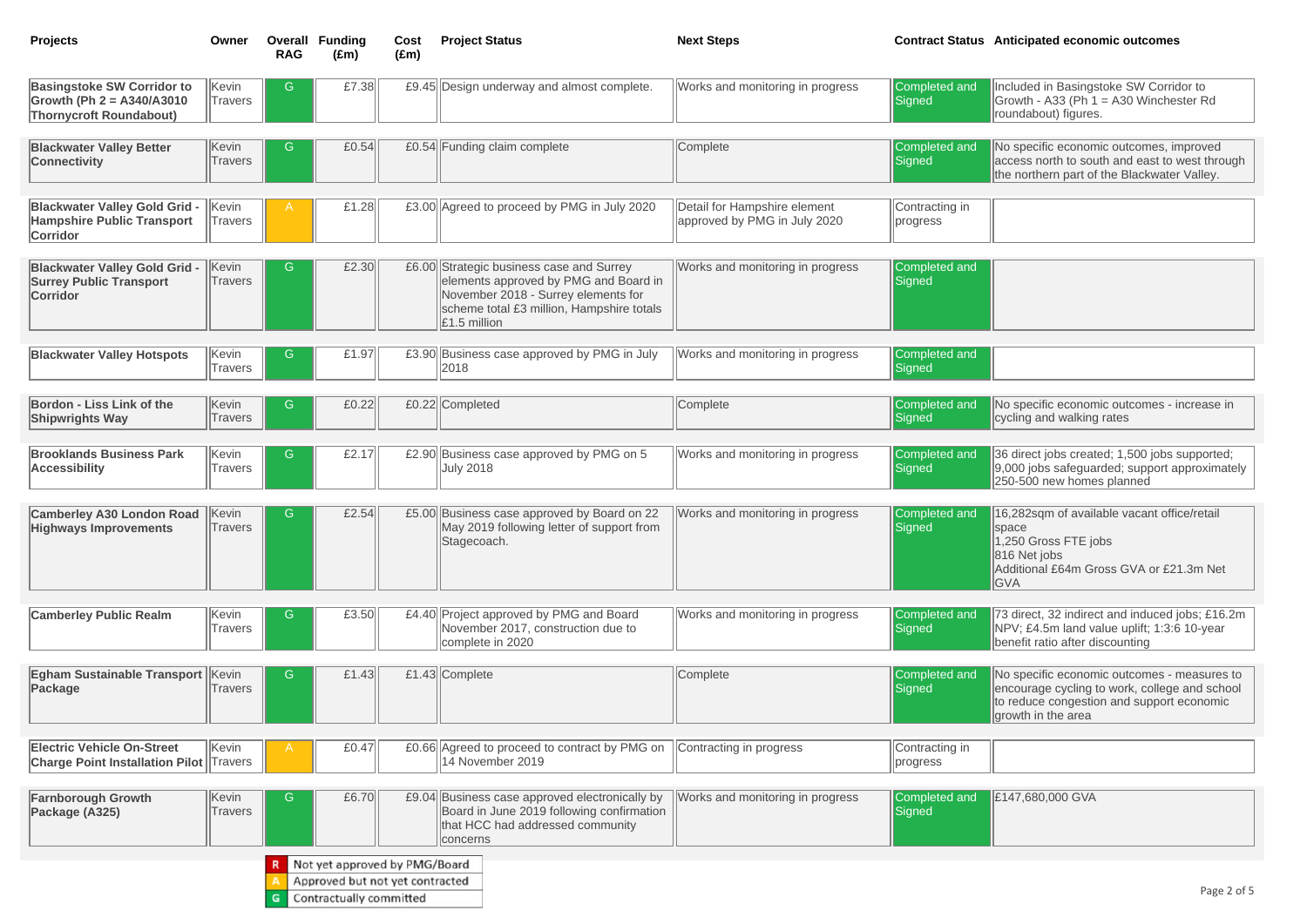No specific economic outcomes - reduce congestion; improve accessibility, cycling and pedestrian facilities in Fleet and look to shift car users to public transport.

No specific economic outcomes but severe economic impact if work not carried out

No specific economic outcome - expected increased number of cyclists and walkers using **the River Wey & Godalming Navigations** towpath in Guildford

854 new jobs; 310 construction jobs; 269 safeguarded jobs; 2,000 high level skills qualifications

14 homs; 76 jos; 909sqm commercial floorspac

3 km of cycleway

No specific economic outcomes - enhanced pedestrian and cycle access to and through the town centre, reducing the need to use the gyratory system

1,745 direct jobs, 59 indirect jobs, 25 temporary jobs, £92,102,559 GVA

| <b>Projects</b>                                                            | Owner                   | <b>RAG</b> | <b>Overall Funding</b><br>$(\text{Em})$                                                     | Cost<br>$(\text{Em})$ | <b>Project Status</b>                                                                                                                                                                                                                            | <b>Next Steps</b>                                                                     | <b>Contract Status</b>                 |
|----------------------------------------------------------------------------|-------------------------|------------|---------------------------------------------------------------------------------------------|-----------------------|--------------------------------------------------------------------------------------------------------------------------------------------------------------------------------------------------------------------------------------------------|---------------------------------------------------------------------------------------|----------------------------------------|
| <b>Farnham Road Bridge,</b><br>Guildford                                   | Kevin<br><b>Travers</b> | G          | £2.85                                                                                       |                       | £4.58 Business case approved by PMG in<br>March 2018                                                                                                                                                                                             | Works already undertaken by Network<br>Rail in December 2018 - monitoring in<br>place | Completed and<br>Signed                |
| <b>Fleet Pond Green Corridor</b>                                           | Kevin<br><b>Travers</b> | G          | £1.40                                                                                       |                       | £4.30 Full business case approved by PMG on<br>11 July 2019                                                                                                                                                                                      | Works and monitoring in progress                                                      | Completed and<br>Signed                |
| <b>Fleet Station Access</b><br><b>Improvements</b>                         | Kevin<br><b>Travers</b> | G          | E0.04                                                                                       |                       | £0.04 Completed                                                                                                                                                                                                                                  | Complete                                                                              | Completed and<br>Signed                |
| <b>Guildford Quality Bus</b><br><b>Corridors</b>                           | Kevin<br>Travers        | G          | £3.24                                                                                       |                       | £4.55 Approved by PMG in July 2018                                                                                                                                                                                                               | Works and monitoring in progress                                                      | Completed and<br>Signed                |
| <b>Guildford Riverside Route -</b><br>Phase 1                              | Kevin<br><b>Travers</b> | G          | £0.55                                                                                       |                       | £0.55 Completed                                                                                                                                                                                                                                  | Complete                                                                              | Completed and<br>Signed                |
| <b>Guildford Sustainable</b><br><b>Movement Corridor (West)</b><br>Phase 1 | Kevin<br><b>Travers</b> | G          | £3.18                                                                                       |                       | £3.85 Business Case approved by PMG/Board<br>in March 2018                                                                                                                                                                                       | Works and monitoring in progress                                                      | Completed and<br>signed                |
| <b>Guildford Town Centre and</b><br>approaches                             | Kevin<br>Travers        | G          | £0.70                                                                                       |                       | £1.03 Approved by PMG to proceed to contract<br>on 5 July 2018                                                                                                                                                                                   | Works and monitoring in progress                                                      | Completed and<br>Signed                |
| <b>Guildford Town Centre</b><br><b>Transport Infrastructure</b><br>Package | Kevin<br><b>Travers</b> | G          | £4.25                                                                                       |                       | £5.56 Works commenced in February 2017 -<br>LGF funided works due to complete<br>March 2020, full works due to complete<br>March 2021                                                                                                            | Works and monitoring in progress                                                      | Completed and<br>Signed                |
| <b>Guildford Town Centre</b><br><b>Walnut Tree Bridge</b>                  | Kevin<br><b>Travers</b> | G          | £1.56                                                                                       |                       | £3.33 Detailed design work progressing and<br>contracts are being developed. Project<br>management firm appointed. Delivery<br>delay while CPO process was undertaken.                                                                           | Works and monitoring in progress                                                      | Completed and<br>Signed for<br>Phase 1 |
| Junction 2a Bordon Relief<br>Road                                          | Kevin<br>Travers        | G          | £0.40                                                                                       |                       | £1.45 Agreed to proceed by PMG in February<br> 2019                                                                                                                                                                                              | Monitoring                                                                            | Completed and<br>Signed                |
| Meadows A30/A331<br><b>Camberley</b>                                       | Kevin<br>Travers        | G          | £4.48                                                                                       | £5.51                 | Orange route complete and Gyratory work<br>due to start Summer 2018. PMG agreed<br>to underwrite cost increase of up to £786k<br>at March 2018 meeting and for it to be<br>taken from other projects. Works<br>complete - launched 22 July 2019. | Monitoring                                                                            | Completed and<br>Signed                |
| <b>North Downs Line</b>                                                    | Kevin<br>Travers        | G          | £0.96                                                                                       |                       | £2.16 Approved to proceed to contract by PMG<br>on 11 July 2019                                                                                                                                                                                  | Work underway and monitoring in<br>progress                                           | Completed and<br>Signed                |
|                                                                            |                         | G          | Not yet approved by PMG/Board<br>Approved but not yet contracted<br>Contractually committed |                       |                                                                                                                                                                                                                                                  |                                                                                       |                                        |

# **Anticipated economic outcomes**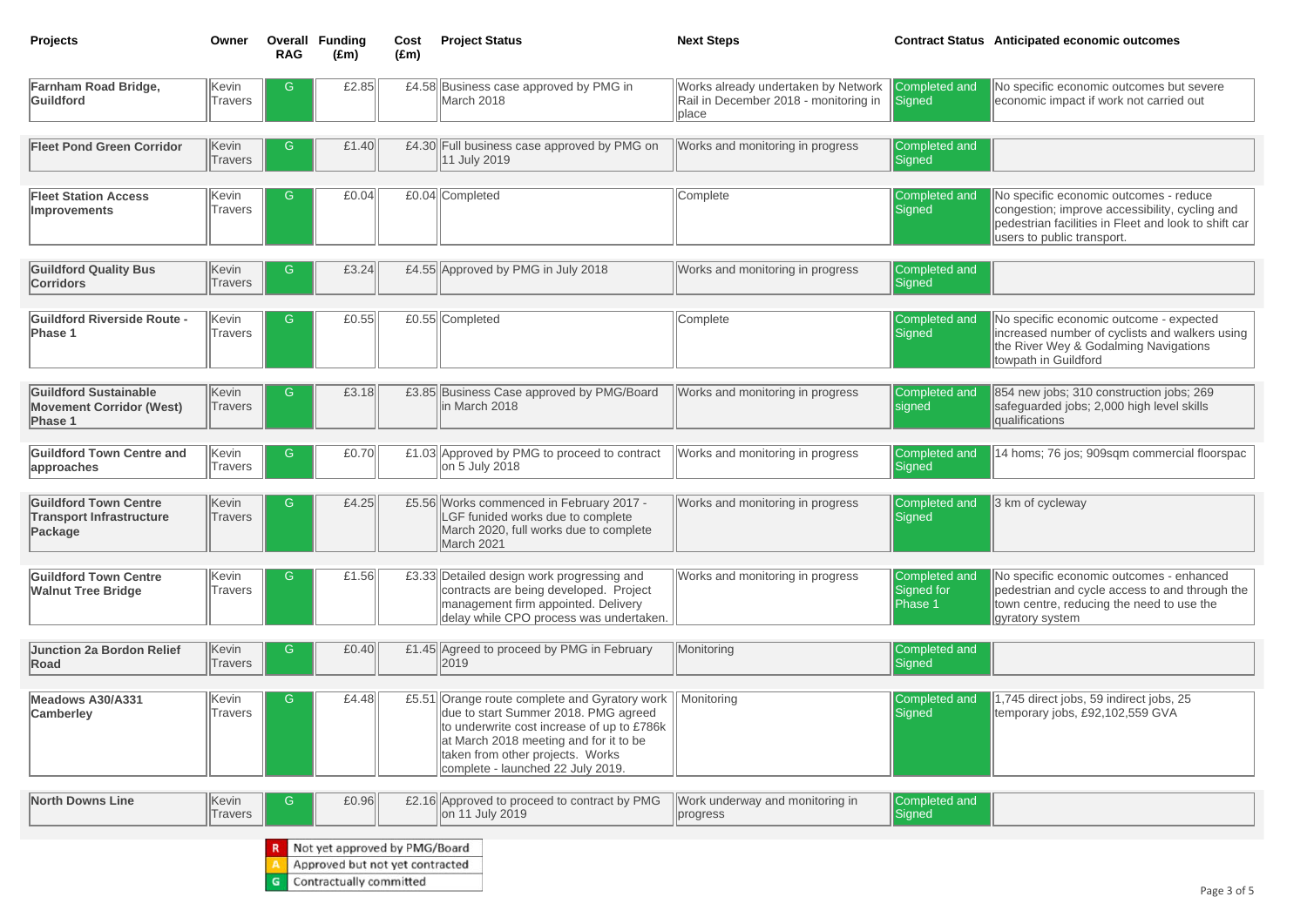30 direct jobs, 88 indirect jobs, 24 temporary  $\parallel$ jobs, £13,656,266 GVA

No specific economic outcomes - the new cycle route will help in reducing over 2, 500 tones of carbon emissions and support the economy by linking visitor attractions to local towns and thereby linking the towns, jobs and housing

181 new jobs, 6,50 sqm commercial floorspace (n.b figures relate to impact of Phase 1&2, 307apprenticeships, 1,057 houses |unlocked

No direct jobs created but between 1,788-1842 lindirect jobs and 23,767sqm employment space supported

Jobs created - 575 (achieved); Jobs safeguarded - 280 (achieved)

Supports 2,702 direct jobs; 2,715 indirect jobs; 49,500sqm of emploment floorspace and 3,350 homes from planned developments in the area

250 jobs created

No specific economic outcomes - accessibility and crossing improvements

| <b>Projects</b>                                                                       | Owner                   | Overall<br><b>RAG</b> | <b>Funding</b><br>$(\text{Em})$                                                             | Cost<br>$(\text{Em})$ | <b>Project Status</b>                                                                                    | <b>Next Steps</b>                | <b>Contract Status</b>                 |
|---------------------------------------------------------------------------------------|-------------------------|-----------------------|---------------------------------------------------------------------------------------------|-----------------------|----------------------------------------------------------------------------------------------------------|----------------------------------|----------------------------------------|
| <b>Petersfield to Queen</b><br><b>Elizabeth Country Park Cycle</b><br>Route           | Kevin<br><b>Travers</b> | G                     | £0.30                                                                                       |                       | £0.30 Completed                                                                                          | Complete                         | Completed and<br>Signed                |
|                                                                                       |                         |                       |                                                                                             |                       |                                                                                                          |                                  |                                        |
| <b>Runnymede Roundabout</b>                                                           | Kevin<br><b>Travers</b> | G                     | £4.95                                                                                       |                       | £7.25 Amended cost profile agreed, tenders<br>approved and work commenced on site in<br><b>June 2017</b> | Monitoring                       | Completed and<br>Signed                |
| <b>SARP/Clay Lane Link Road</b>                                                       | Kevin<br><b>Travers</b> | G                     | £1.00                                                                                       |                       | £11.22 LGF spend complete                                                                                | Monitoring                       | Completed and<br>Signed for<br>Phase 1 |
| <b>Sheerwater Access Road,</b><br><b>Woking</b>                                       | Rachel<br>Barker        | G                     | £2.00                                                                                       |                       | £2.00 Project completed, in monitoring phase.                                                            | Monitoring                       | <b>Completed and</b><br>signed         |
| <b>Staines STP Phase 1</b>                                                            | Kevin<br>Travers        | G                     | £3.70                                                                                       |                       | £4.95 Project approved by PMG and Board<br>January 2017 - work complete.                                 | Monitoring                       | Completed and<br>Signed                |
| <b>Town Mills Andover</b>                                                             | Kevin<br>Travers        | G                     | £0.51                                                                                       |                       | £1.25 Approved to proceed to contract at PMG<br>in Jan 2019                                              | Works and monitoring in progress | Completed and<br>Signed                |
| <b>Whitehill and Bordon Green</b><br><b>Grid, Green Loop</b>                          | Kevin<br>Travers        | G                     | E0.02                                                                                       |                       | £0.02 Completed                                                                                          | Complete                         | Completed and<br>Signed                |
| <b>Whitehill and Bordon Relief</b><br>Road Phase 2 & A325<br><b>Integration Works</b> | Kevin<br>Travers        | G                     | £15.50 $  $                                                                                 |                       | £18.99 Construction complete                                                                             | Monitoring                       | Completed and<br>Signed                |
| <b>Whitehill and Bordon STP</b>                                                       | Kevin<br><b>Travers</b> | G                     | £4.16                                                                                       |                       | £5.20 Business Case agreed by Board in July<br>2018                                                      | Works and monitoring in progress | Completed and<br>Signed                |
| <b>Whitehill and Bordon Town</b><br><b>Centre</b>                                     | Kevin<br>Travers        | Α                     | £4.80                                                                                       |                       | £20.90 Funding approved at Board meeting on 30<br>July                                                   | Contracting in progress          | Contracting in<br>Progress             |
| <b>WiFi Improvements bus</b><br>audio-visual                                          | Kevin<br><b>Travers</b> | G                     | £0.83                                                                                       |                       | £0.83 Complete                                                                                           | Complete                         | Completed and<br>Signed                |
| <b>Winchester Accessibility,</b><br>cycling and walking                               | Kevin<br>Travers        | G                     | £0.09                                                                                       |                       | £0.09 Completed                                                                                          | Complete                         | Completed and<br>Signed                |
| <b>Woking STP Phase 1</b>                                                             | Kevin<br>Travers        | G                     | £3.00                                                                                       |                       | £4.40 Agreed to proceed to contract by Board in<br>March 2019                                            | Works and monitoring in progress | Completed and<br>Signed                |
|                                                                                       |                         |                       | Not yet approved by PMG/Board<br>Approved but not yet contracted<br>Contractually committed |                       |                                                                                                          |                                  |                                        |

# **Anticipated economic outcomes**

167 direct FTE jobs Refurbishment of 2,000sqm employment GVA contribution £12,368,056

No specific economic outcomes - increase in cycling and walking rates

723 direct jobs, 288 temporary jobs, £176,564,500 GVA, 2,168 houses unlocked, 63,000sqm floorspace